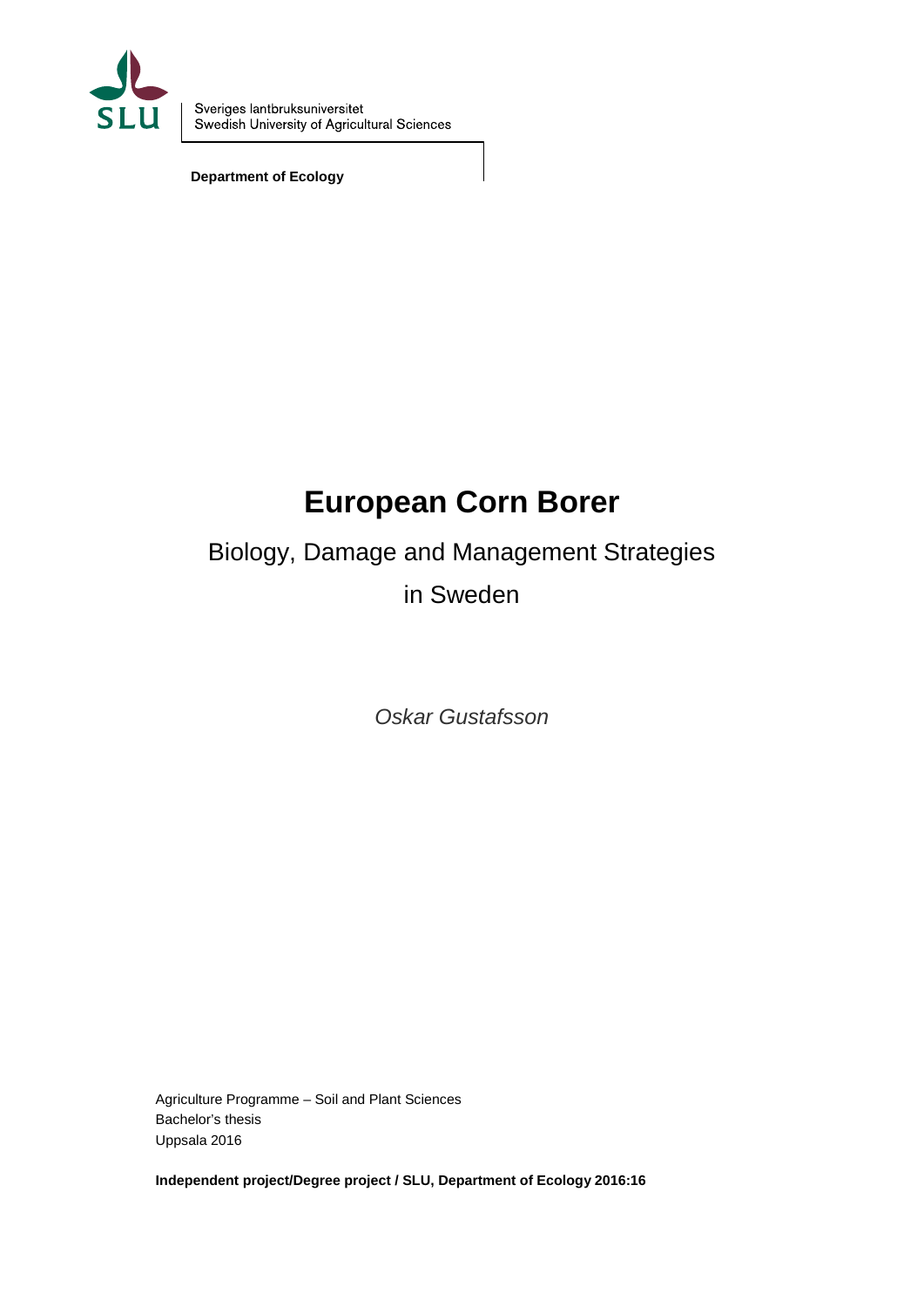# **European Corn Borer – Biology, Damage and Management Strategies in Sweden**

**Majsmott – Biologi, skadeverkan och kontrollmetoder i Sverige** *Oskar Gustafsson*

| Supervisor:                  | Eve Roubinet, SLU,    |
|------------------------------|-----------------------|
|                              | Department of Ecology |
| <b>Assistant Supervisor:</b> | Barbara Ekbom, SLU,   |
|                              | Department of Ecology |

**Examiner:** Riccardo Bommarco, SLU, Department of Ecology

**Credits:** 15 hec **Level:** G2E **Course title:** Independent project in Biology – Bachelor project **Course code:** EX0689 **Programme/education:** Agriculture Programme – Soil and Plant Sciences

**Place of publication: Uppsala** Year of publication: 2016 **Title of series:** Independent project/Degree project / SLU, Department of Ecology **Number of part of series:** 2016:16

**Online publication:** [http://stud.epsilon.slu.se](http://stud.epsilon.slu.se/)

**Keywords:** European corn borer, corn production

**Sveriges lantbruksuniversitet Swedish University of Agricultural Sciences**

Faculty of Natural Resources and Agricultural Sciences Department of Ecology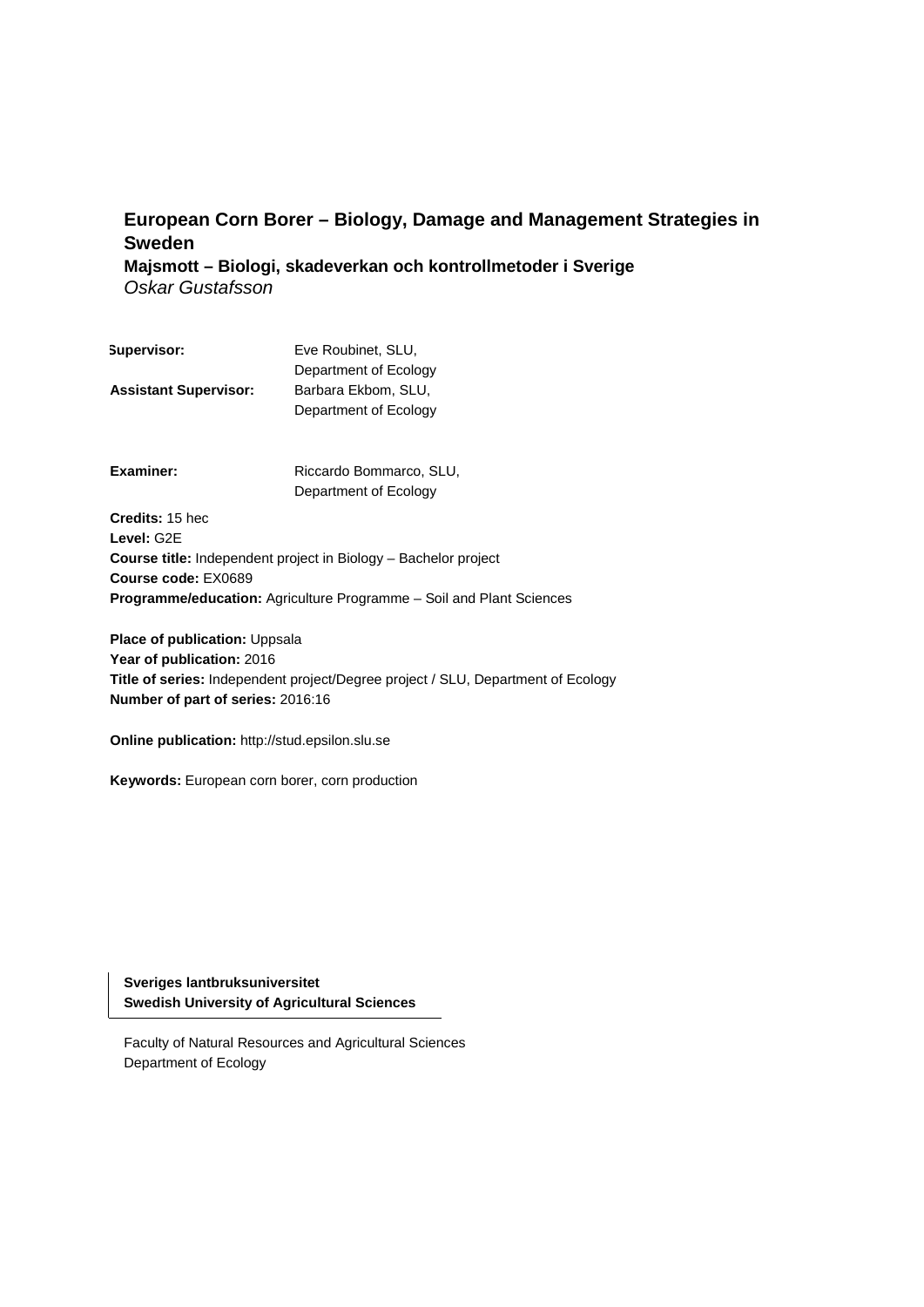# **SUMMARY**

The European Corn Borer (ECB) is one of the most important pests on corn in the world. An increasing interest from the farming community in Sweden, although currently cultivated in a restricted area, a change towards a warmer climate will probably make the ECB more abundant in Sweden. The management methods promoted today with cultural controls such as ploughing and harrowing are, for now, an effective way of control ECB population but an incorporation of insecticides or biological control agents together with scouting and day-degree models before and during the growth season would be beneficial for an effective control of today and future ECB population in Sweden.

# **SAMMANFATTNING**

Majsmott är en allvarlig skadegörare på majs. Det ökade intresset för att odla majs i Sverige tillsammans med ett föränderligt klimat som blir varmare gör att det är troligt att angreppen av majsmott kommer att öka i framtiden. Kontrollmetoderna plöjning och harvning är effektiva metoder som används idag i lantbruket i Sverige. En långsiktig effektiv kontroll bygger på att även använda andra alternativ som fångstfällor och dag-grads modeller för att beräkna populations storlekar och tillväxt. En implementering av insekticider och biologiska kontroll metoder är fördelaktig för att minska kommande populationer och skador av majsmott.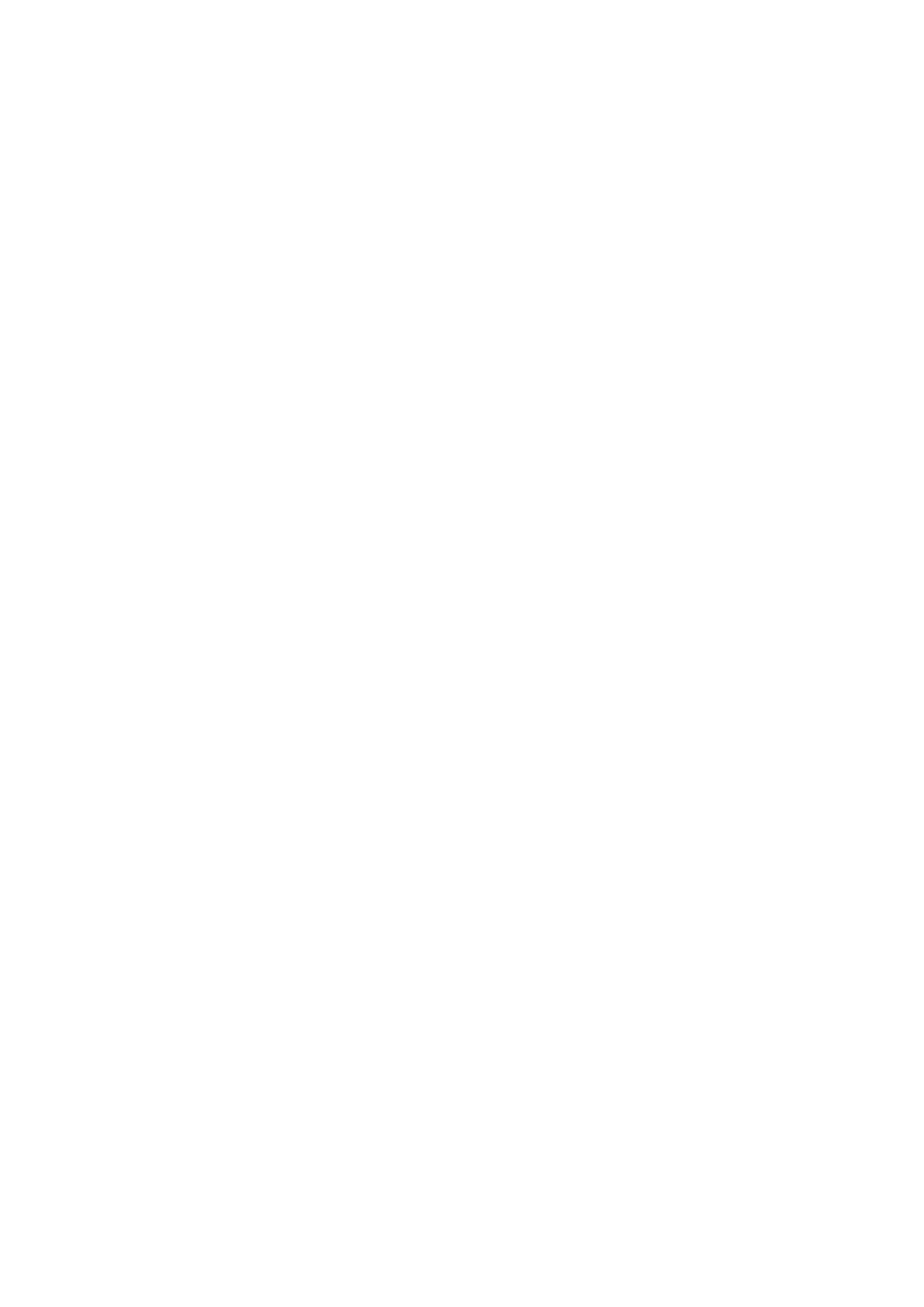# **TABLE OF CONTENTS**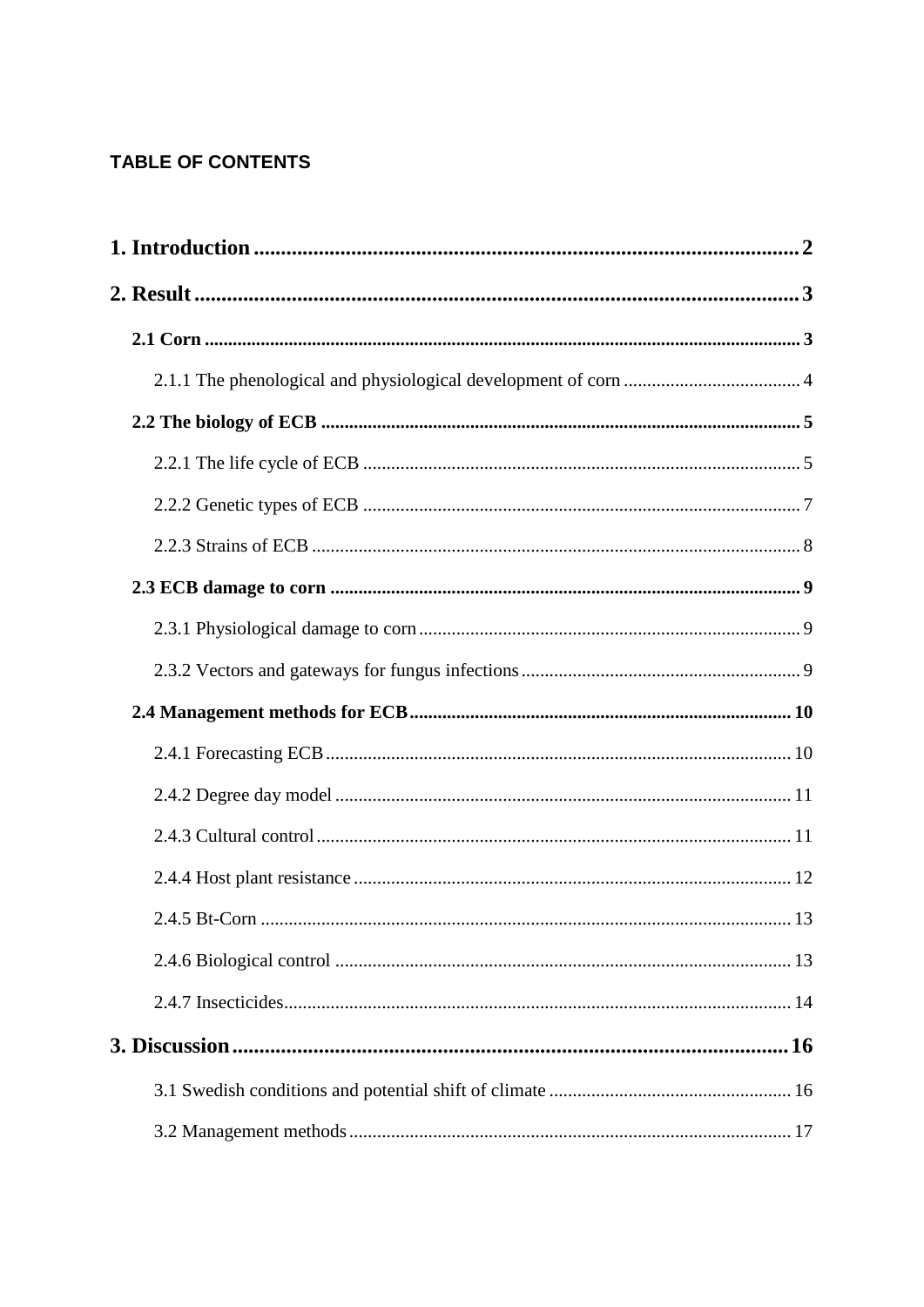| 28 |
|----|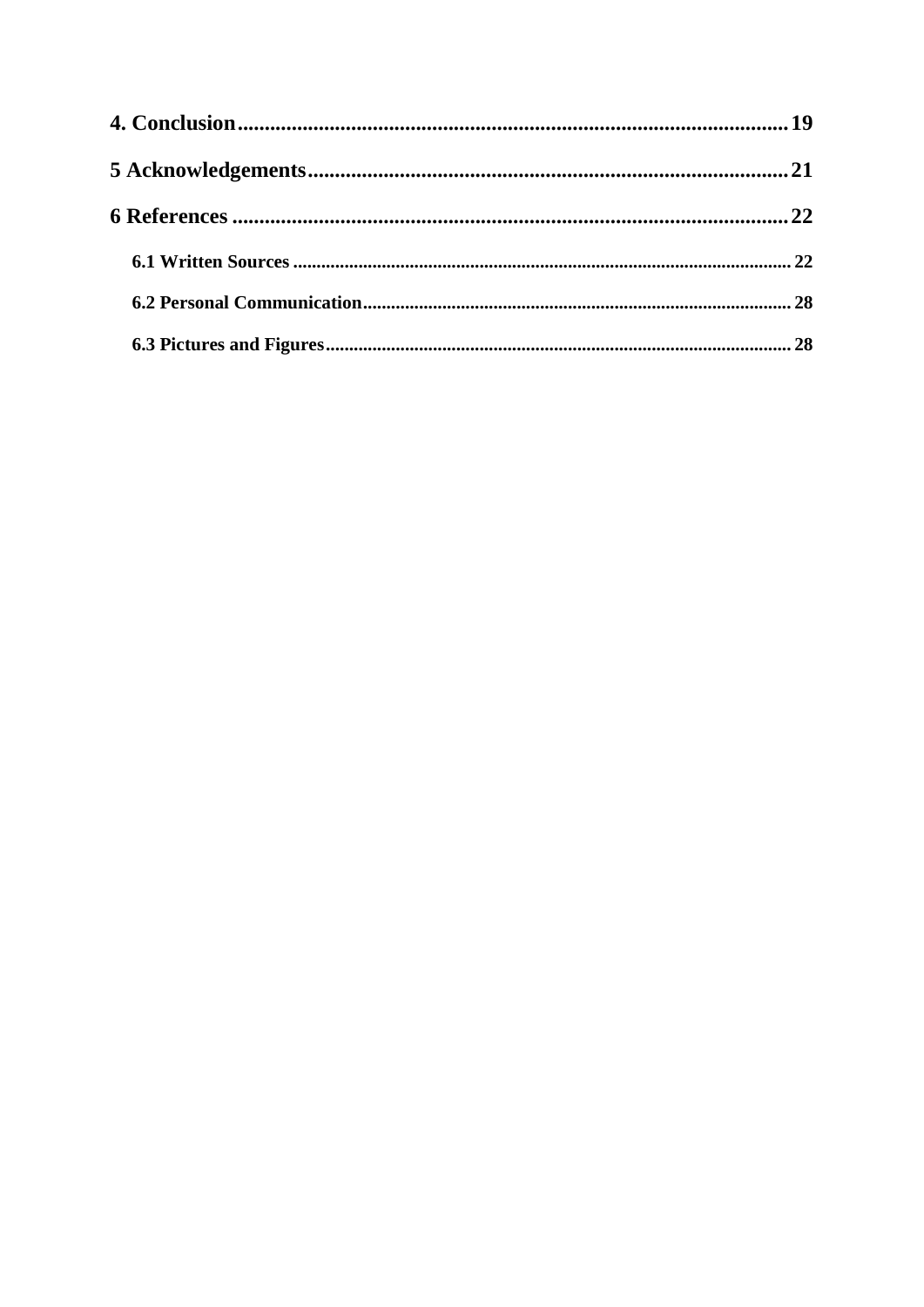# **1. INTRODUCTION**

<span id="page-6-0"></span>In a growing world the human population's dependency on crops and food is constantly increasing. The world's population is growing faster than we can increase our food production and increased environmental concerns creates a challenge that means we need to increase quality and quantity of food production and at the same time decrease the ecological impact of food production (Masip *et al.*, 2013). In the beginning of our agricultural history, around 10,000 years ago, the need for more food was met by increasing the land we cultivated. But from the beginning of the  $20<sup>th</sup>$  century, the centre of attention became to increase the productivity of the land we cultivate due to the decreasing availability of new expansion areas. Ever since, there has been a constant development of crop specializations. With an intensified agriculture there has been a significant increase in pest outbreaks (Abrol *et al*, 2012). The question arose as to how to maintain intensive profitable systems? And how to manage crop pests? In the early  $20<sup>th</sup>$ century tactics such as physical, biological or cultural management where developed and used to prevent pests. But in the mid-20<sup>th</sup> century the invention and later the use of synthetic chemical substances increased exponentially (Abrol *et al*, 2012). One of the most important problems to address in future agriculture is how to prevent yield losses from pests in an effective and sustainable way. Today pests, both insects and weeds, are responsible for approximately 30-40 % of the general losses of crops worldwide (Pimentel, 2009). One of the six most grown crops worldwide is corn (*Zea Mays L.*) (Lobell & Field, 2007).

On corn the European Corn Borer (ECB) is considered to be one of the most invasive and important pests and is known to have the potential to greatly affect the yield outcome (Mutuura & Munroe, 1970). The ECB*, Ostrinia Nubilalis* (Hübner) belongs to the order of Lepidoptera and the family Crambidae. The pest originated in Europe and is considered to be a widespread problem across the continent (Hawkins & Cornell, 1999). European corn borer is the biggest pest problem in corn production in Europe (Meissle et al. 2010), and we can find the pest in most of the northern parts of the world from latitude 10 to 58 (Porter *et al.*, 1991). The pest was first noticed on corn in Sweden in 2012 and has seen an increase since then, with some variation between years (Swedish Plant Protection Agency, personal communication, July 2016). ECB has gone from being a rather unknown pest to a pest increasingly noticed by farmers and government agencies (Anderbrant, 2015; Anderbrant 2016). Climate change, with the predicted increase in temperature in Sweden (Kjellström & institut, 2014), might additionally increase the potential risk of ECB damage in the near future.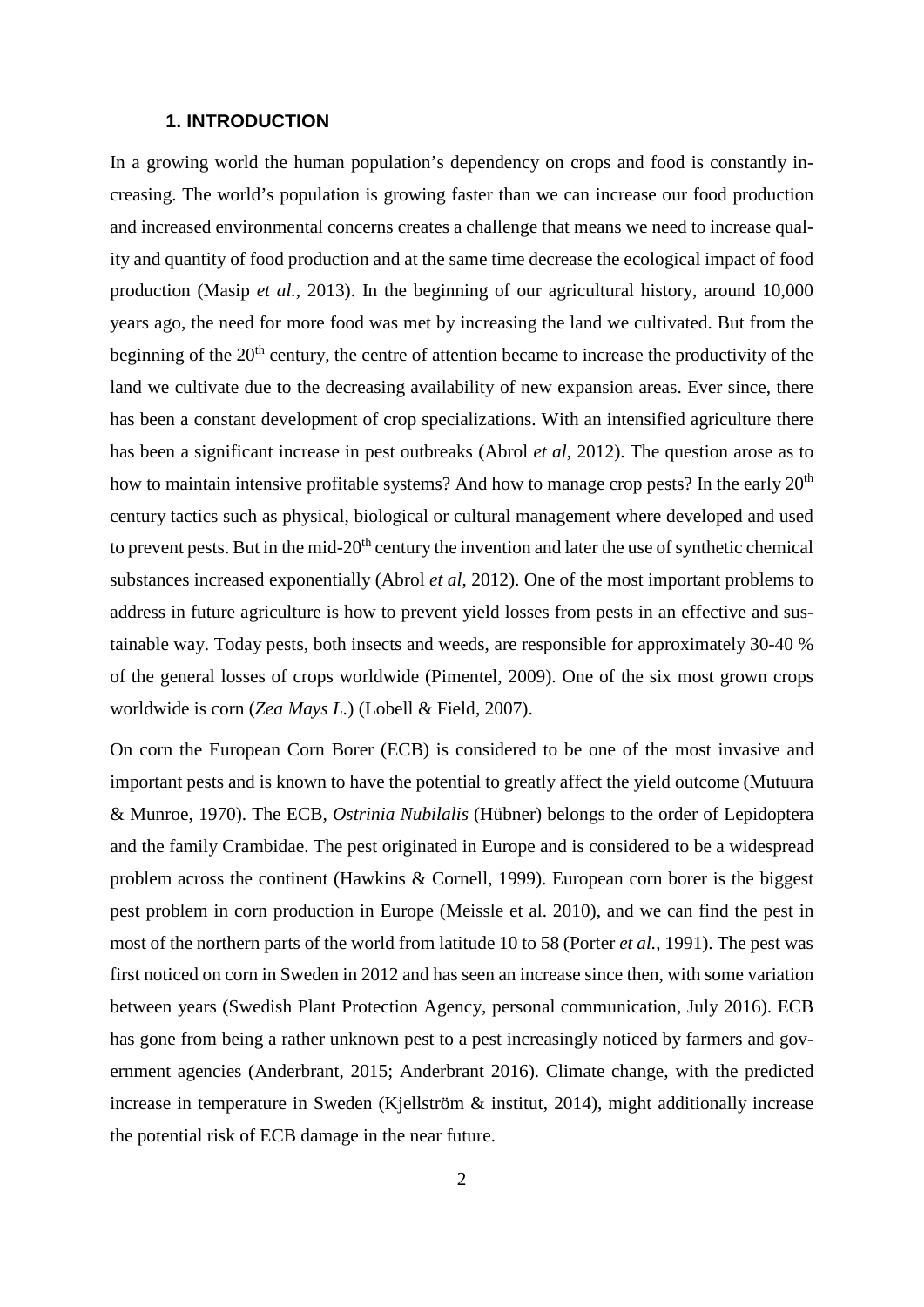This report is the result of a literature search including scientific literature from Web of Science, Google Scholar, Primo and other available documentations from websites such as Swedish Chemical Agency (KemI) and Swedish Department of Agriculture (Jordbruksverket). The research resulted in 48 sources. Some information was also taken from personal communications with agronomist and workers at the Swedish Plant Protection Agency (Växtskyddscentralen) in Alnarp and Skara.

The aim of the study is to present a literature review of the biology of ECB, the damage done by ECB and to describe and discuss the methods available to control ECB and their use in future and present Swedish conditions.

# **2. RESULT**

# <span id="page-7-1"></span><span id="page-7-0"></span>**2.1 Corn**

Corn is a major agricultural crop with a total production in 2014-2015 of 988.1 MMT worldwide. Of these only approximately 7.5 % were produced in Europe (US National corn growers' association, 2016). In Sweden, mainly in southern parts, the area used for corn production has increased during the  $21<sup>th</sup>$  century, and cultivation area has been steady at approximately 16,000 ha for the last eight years (fig 1, Jordbruksverket, 2016A). Data on cultivation area from years before 2008 are only found in combination with other whole silage crops and could therefore not be included in the diagram. In Sweden, corn is mainly produced for silage to feed animals as roughage or ears harvested to be a part of fodder. An argument to grow corn instead of only grass, which is the common practice in Sweden, is to spread the risks: in a dry and warm year grass regrowth is slow and do not give a good yield, but under those conditions corn grows very well. Some studies have also shown that milk production in dairy cows increase up to possibly 10 % when corn silage was used together with grass (Jordbruksaktuellt, 2008). An interest in corn production for biogas has also seen an upswing in recent years but that number is still very low. There is almost no interest in seed or sweet corn productions (Jordbruksverket, 2016B). Generally, a warmer and dryer climate is more suitable for sweet corn and in areas with shorter growth season, colder weather and more precipitation, it is more beneficial to produce silage or fodder (Meissle *et al*., 2010).

3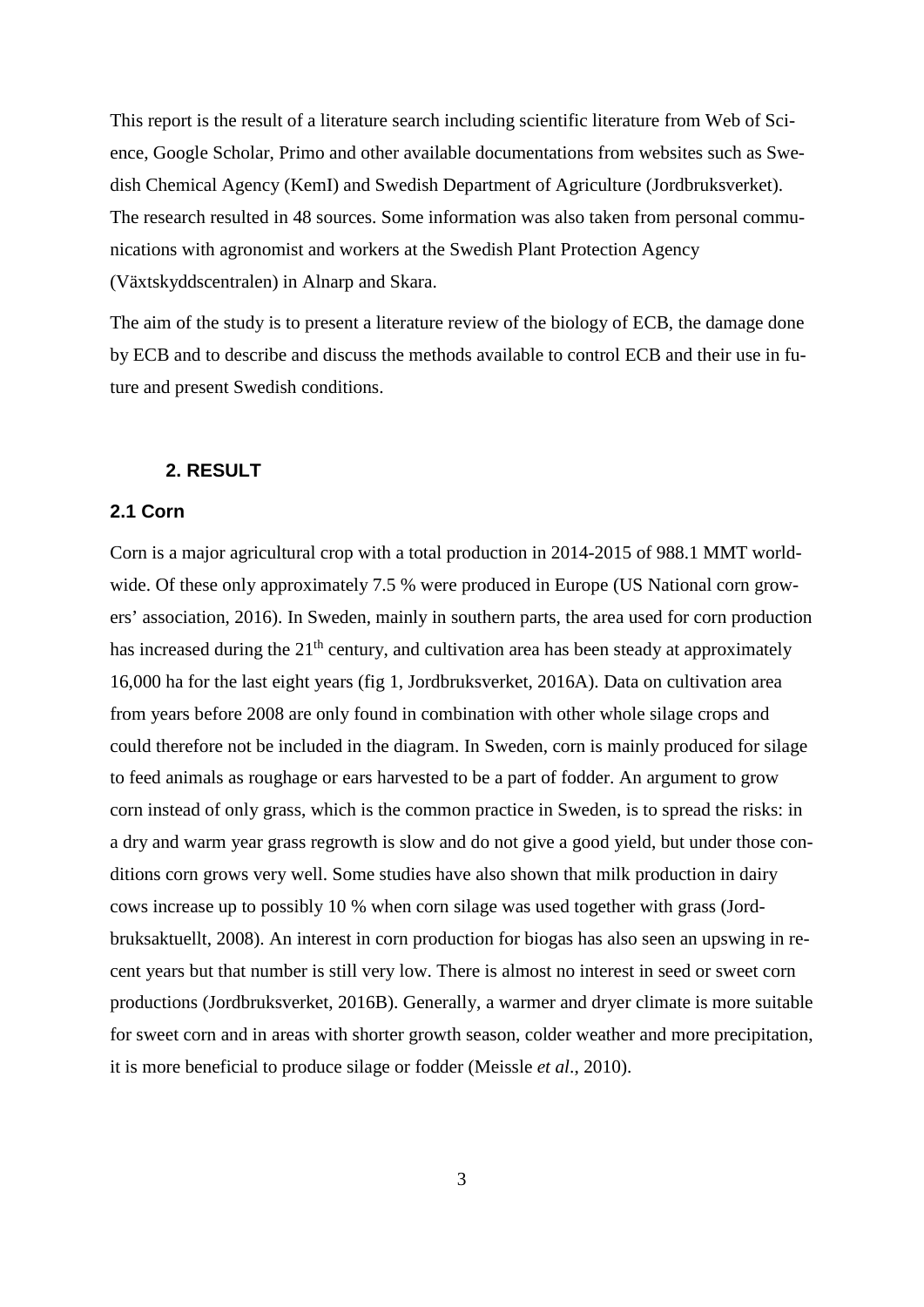

*Figure 1. Area of corn production (ha) in Sweden based on numbers from Swedish Department of Agriculture* (Jordbruksverket,2016A) (Gustafsson,O. 2016)

# <span id="page-8-0"></span>*2.1.1 The phenological and physiological development of corn*

To understand the damage done by ECB one needs to understand the growth of corn and its different development stages. Most of the different stages are illustrated in Figure 2.

The development stages in corn are divided into a number of vegetative stages and into six reproductive stages. The first stage of the plant is a vegetative stage called VE stage. In this stage the coleoptiles emerge from the surface and the first true leaf emerges from the tip of the coleoptiles. The growing point is still below the soil surface. Stages V1 to V18, each represent a new leaf with its collar showing. From V6, all plant parts are present and the lower leaves start to deteriorate and fall off because the root system is growing and resources need to be reallocated to ear and upper plant parts. At stage V18, the ear development is rapid. Soon after, the final stage of the vegetative growth takes place, called VT, in which tasselling occurs. A couple of days later the reproductive stages begin. First is silking (R1) which begins with silk being visible outside the husk. Falling pollen is captured by the silk, and the pollen then travels down to pollinate the ovules. In the next stage  $(R2)$  called Blister, the kernels are rapidly developing but most of its composition remains water. Milking (R3), sets in after silk stage and is a time of dry matter accumulation. The growth of kernels is here for the most part due to cell expansion. This causes the kernel to change colour to yellow and makes the fluid inside the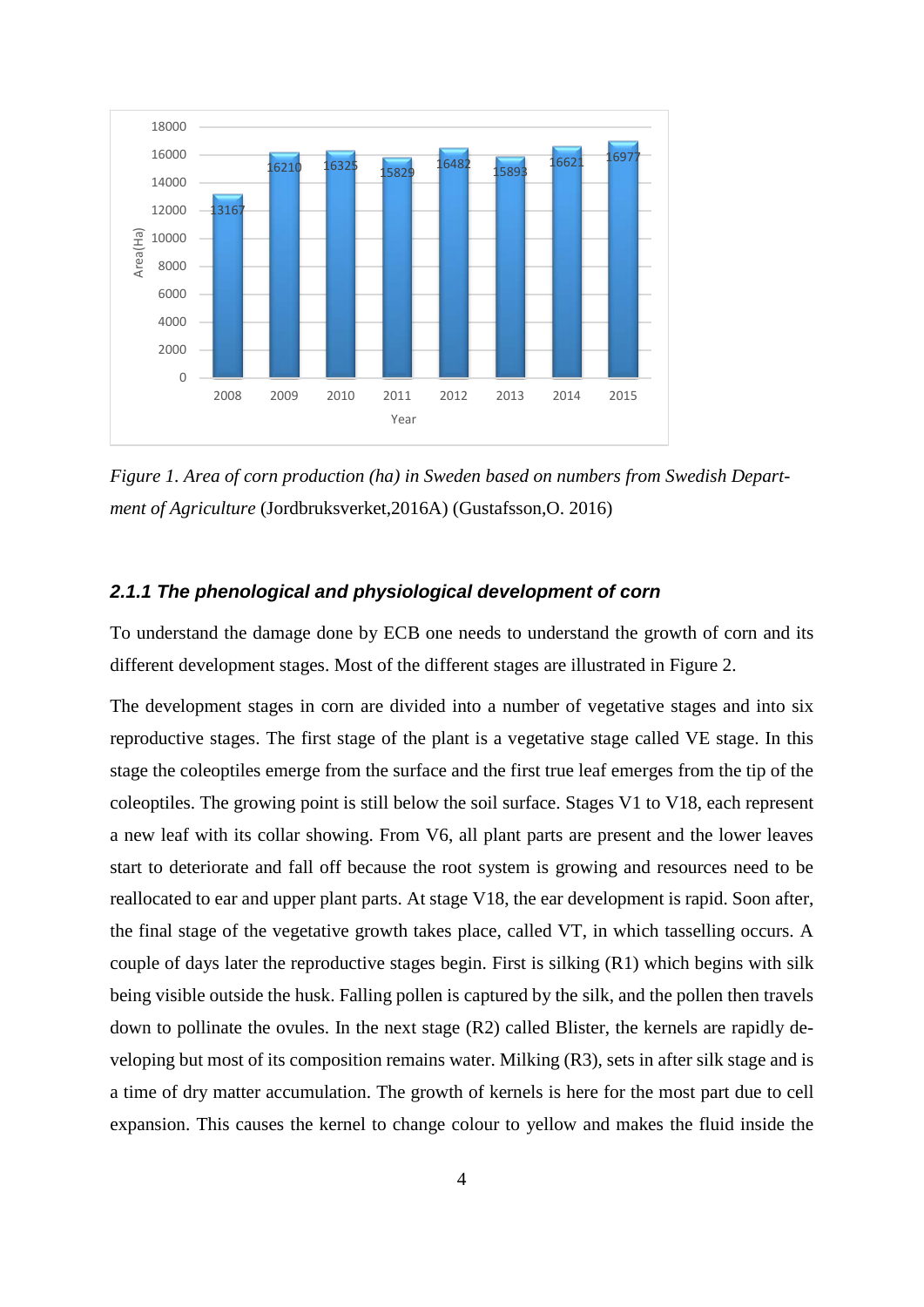kernel becomes white like milk. A couple of days later the dough stage (R4), begins. The kernels now start to dry and harden in texture due to a high amount of starch (Ritchie & Hanway, 1982; Darby & Lauer, 2000). At this point, the dry matter content in kernels are approximately 30 and is suitable for harvest if it´s used for silage (Jordbruksverket, 2014). The next stage in the process is denting (R5. Physiological maturity is then reached at (R6), and the maximum of dry matter is now reached (Ritchie & Hanway, 1982; Darby & Lauer, 2000). At this stage it is suitable to harvest if the production is for grain or sweet corn.



*Figure 2*. *Growth of corn (*Iowa State University, 1996*).*

#### <span id="page-9-0"></span>**2.2 The biology of ECB**

European Corn Borer oviposits and develops on corn and a number of other wild and cultivated host plants. The only real limitation for being a host plant is that the stem's inner diameter has to be large enough to fit full grown ECB larvae (Capinera, 2014).

# <span id="page-9-1"></span>*2.2.1 The life cycle of ECB*

European corn borer goes through four life stages, eggs, larvae, pupae, and adults. Together these stages complete one full generation (Mason *et al*, 1996). The different life stages occurrence under Swedish conditions are illustrated in Figure 3.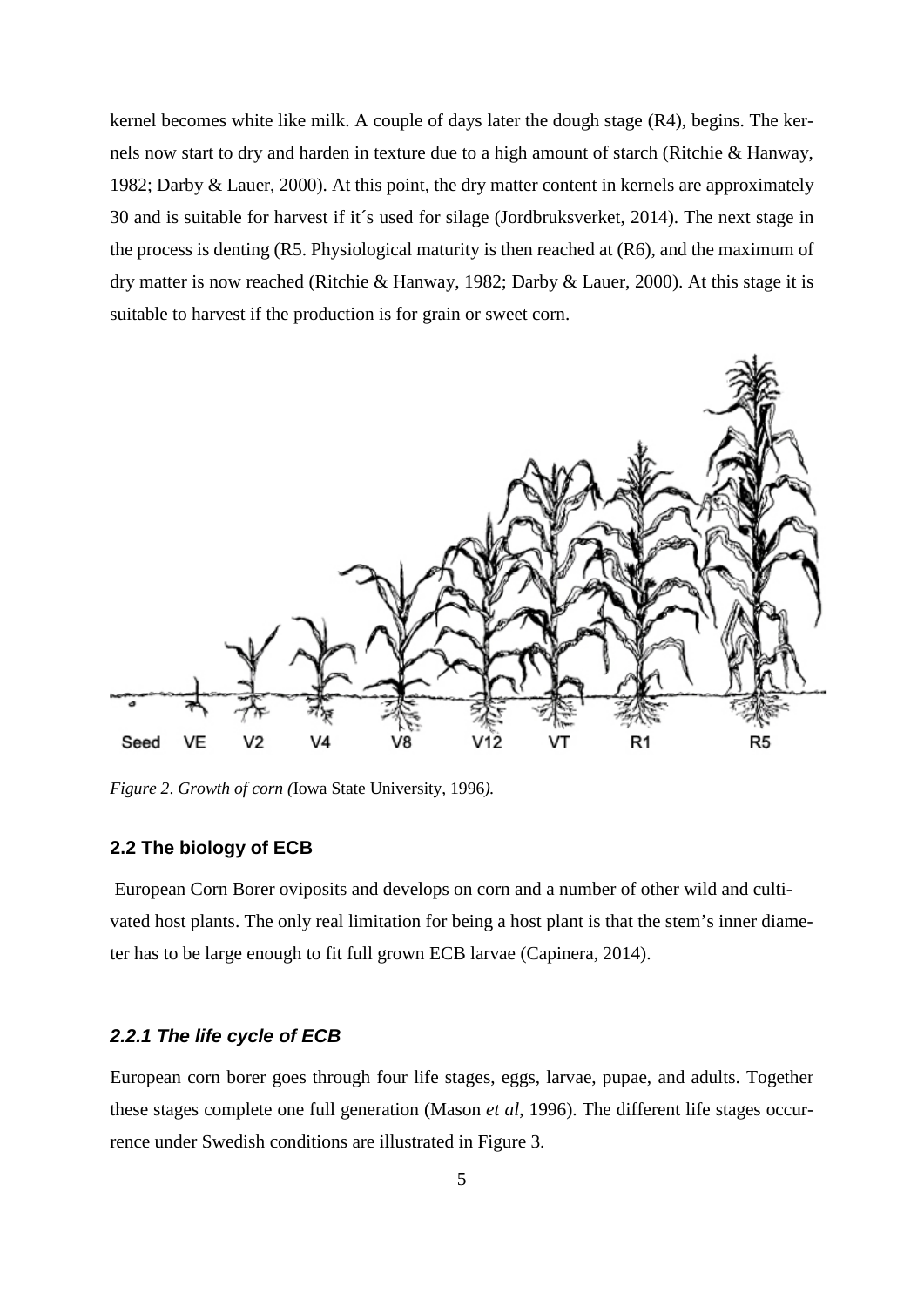Adult females (fig 5) lay eggs in clusters of 15-20 eggs on the underside of the leaves. One healthy moth can lay approximately 500-1000 eggs during its lifetime. The eggs are flat and oval with a white colour which changes during the aging process to a more orange/yellow colour. The eggs measure approximately 1 mm in length, and take between three to 10 days to hatch (Capinera, 2014). The larva (fig 4) is yellow at first but change colour to a yellow/brown colour during its aging process. The larva has several body segments and a dark head capsule and thoracic plate to cover its head. The larva has six instar stages, each representing an additional body segment. During their early instars, larva feed mainly on leaves and particularly the midribs, resulting in leaf breakage. The later instars bite through the whorl when the tassel has emerged. The larvae then enter the stem and start hollowing out the inside of it or reach into the ear of the corn.

The larvae live and feed on corn during the whole growth season, at which point the larvae have reached their full size of approximately three cm. The larvae travel down inside the stalk until it reaches the neck of the root, where they enter into diapause. In case of the univoltine strains, the diapause holds for the entire fall and winter. When the temperature is high enough in the spring, a response is triggered for the larvae to go into pupation (Hill, 1987; Capinera, 2014).

The pupation takes place inside the stem or in the soil under the plant in the late spring. The pupa then stays in this state until it reaches its development threshold at approximately 13°C. Adult ECB moths have a body length between 12-14 mm and a wingspan between 25-30 mm (Hill, 1987). The colour of the moth is normally of different variations of yellow/brown with brown markings on the wings. There is a clear difference in size between the male and female moth, with the male noticeably smaller and slender than the female. The moth is night active and their lifespan is normally a couple of weeks (Mutuura & Munroe, 1970).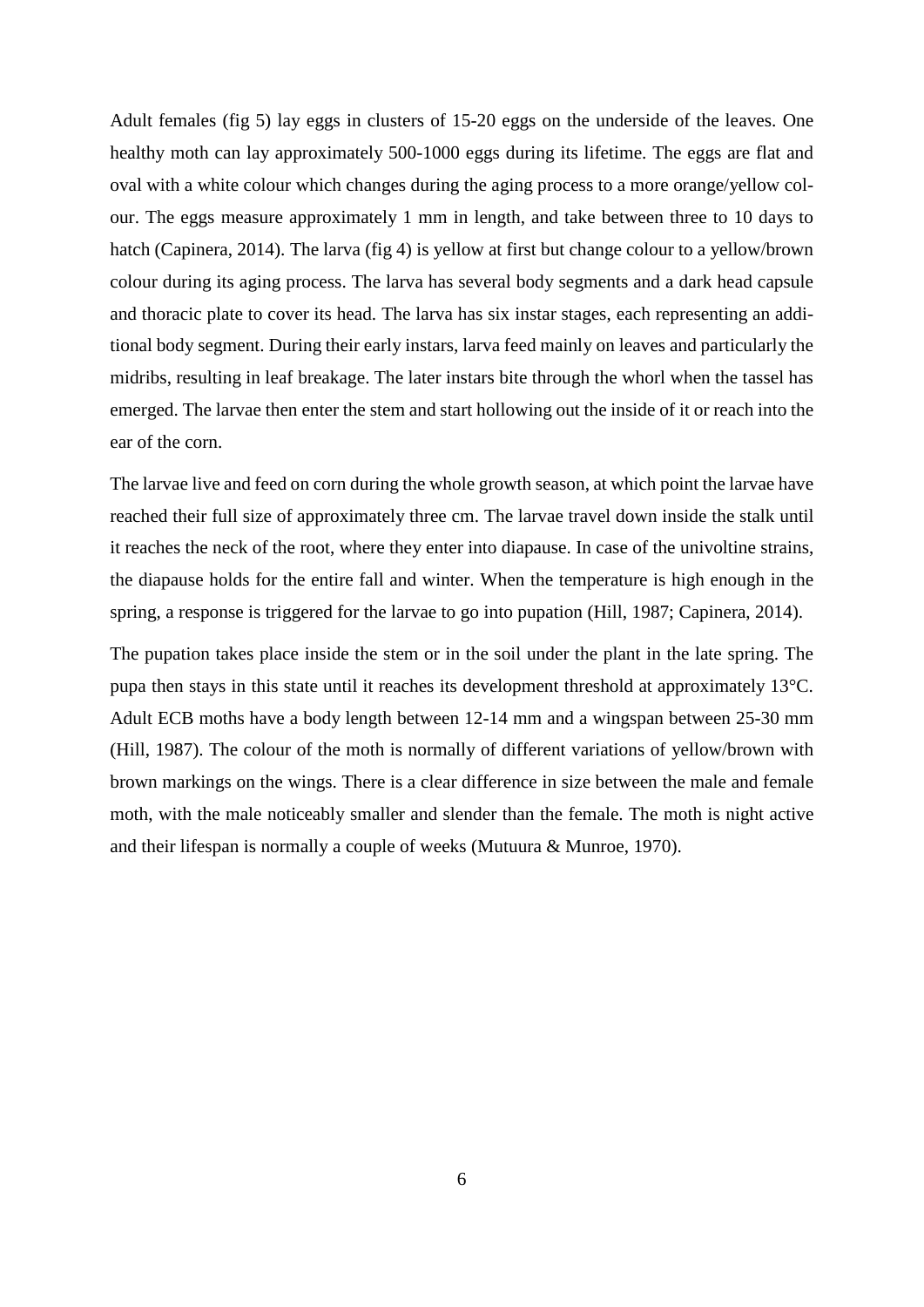

*Figure 3: Lifecycle of European Corn Borer in Sweden, an estimation based on scouting in Sweden by Swedish Plant Protection Agency (*Gustafsson*, O. 2016).* 



*Figure 4. European corn borer larva* (Weller, 2016) *Figure5.. Adult female* (Ben, 2014)

# <span id="page-11-0"></span>*2.2.2 Genetic types of ECB*

There are two genetically different variations of ECB, with one primarily feeding on corn and the other feeding mainly on mugwort *(Artemisia vulgaris L.)* and hop *(Humulus lupulus L)* (Bethenod *et al.*, 2004). These show no morphological difference to each other. Each ECB genetic type also has at least three different known strains in USA, each having its own type of diapause pattern. The strain to which the ECB belongs to depends on the climate (Gelman & Hayes, 1980).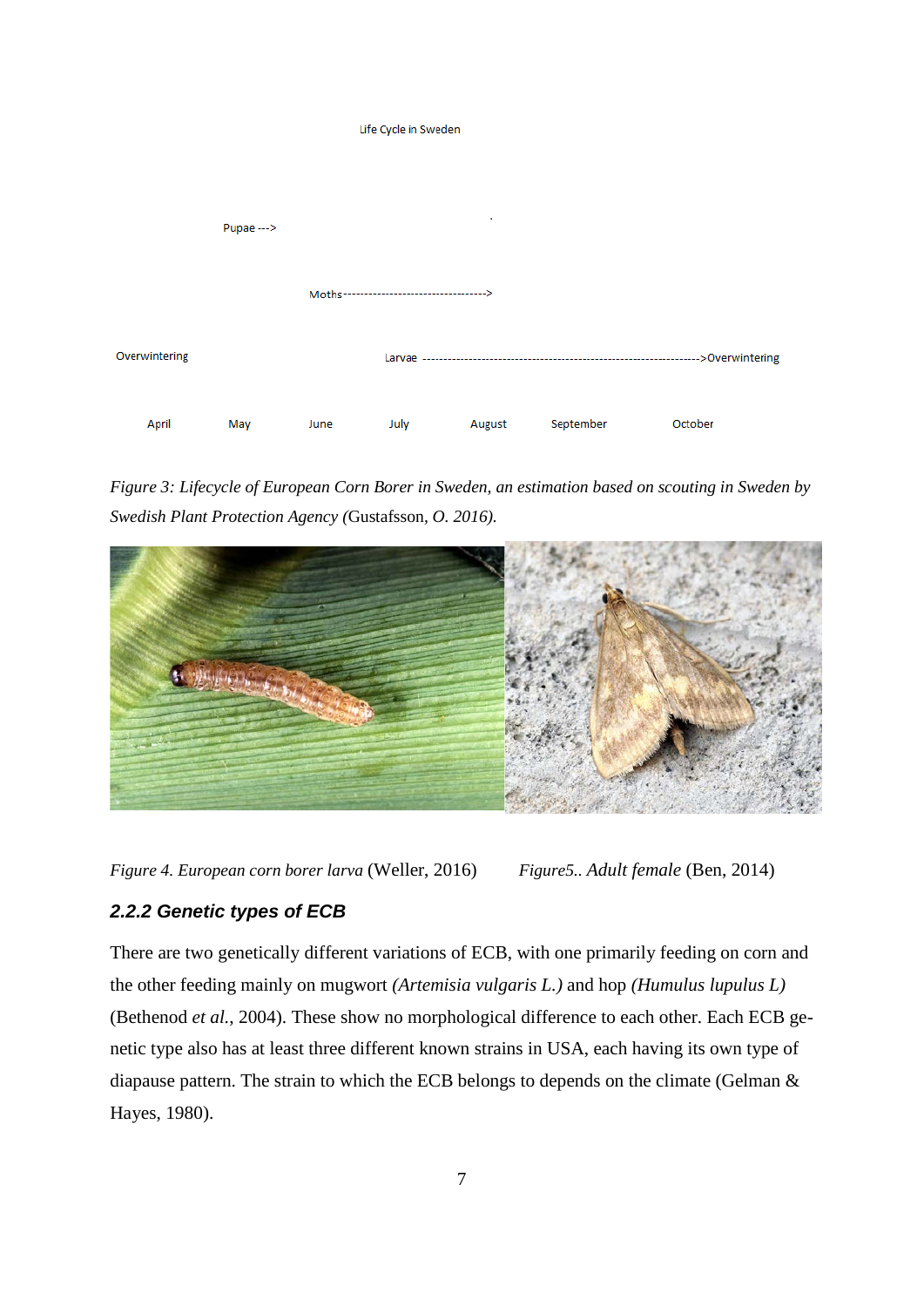The distinction between the two different variations of ECB is made by a difference in sex pheromones emitted by the female. This pheromone, 11-tetradecenyl acetate forms two different stereo isomeric forms, E and Z, in different ratios, attracting different male moth with corresponding pheromones receptors (Roelofs *et al.*, 1985). Both genetic types are often present, and a study shows that there is a cross mating of the pheromone variations. However, the same study points out that the effectiveness of the populations' survival is dependent on how well the male and female moths communicate with their pheromones. This means that not all ECB populations in a specific area contribute equally to reproduction (Klun *et al.,* 1973). According to Ponsard *et al.* (2004), it also means that the two variations and abundance of each different genetic strain determine how effective the agricultural system management will be in terms of resistance of pesticides, outcome of control by biological agents and cultural management.

Both Z and E types of flying moths have been found in corn fields during a three-year trial in southern Sweden. The collection of larvae in corn fields was only of the Z-type, indicating that Z-type were the only ECB type that oviposits in corn (Anderbrant, 2015; Anderbrant, 2016). This is also confirmed by other studies, but author in those points out that it`s still unclear to what extent the E/Z cross mated types lay eggs on corn or other host plants (Pionsard *et al.*, 2004).

#### <span id="page-12-0"></span>*2.2.3 Strains of ECB*

In studies from the USA showed that there are at least three different strains of ECB, which only differed in their diapause patterns. The most northern parts of the USA and southern parts of Canada were shown to have an ecotype which was univoltine and with obligate diapause. However, with warmer climate and milder winters further south, the ecotypes changed to polyvoltine strains with either obligate or facultative diapauses. This is confirmed by Mason *et al.* (1996), who highlight that in warm climates ECB complete two to three generations, whereas in a colder climate as in northern USA, Canada and northern parts of Europe, ECB is univoltine. The time needed to complete a generation cycle differs depending on a number of environmental factors such as temperature, humidity and day-degrees (Hill, 1987).

Studies show that both the photoperiod and the temperature influence the development of the larvae and the time when the larvae enter pre-diapause which prepares the body for overwintering (Gelman & Haynes,1980). In Sweden, only the univoltine strain of ECB is found (Anderbrant, 2015). This seems natural since parts of northern USA and Canada share the same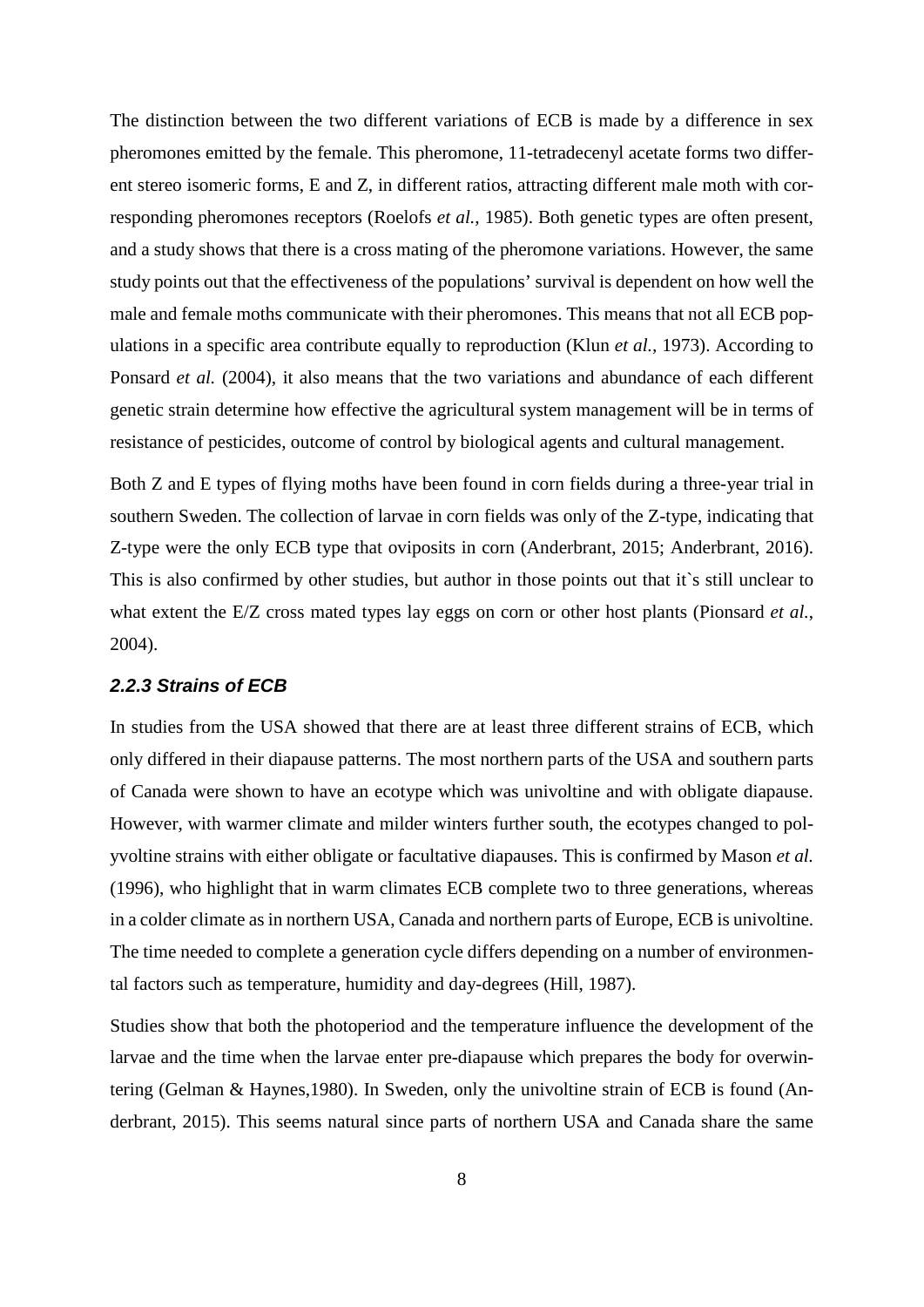Kööpen-Geiger Climate classification as Sweden (Peel *et al.,* 2007). This means that the biology and management methods for ECB in countries with approximately the same classification could possibly be applicable in Swedish agriculture.

#### <span id="page-13-0"></span>**2.3 ECB damage to corn**

# <span id="page-13-1"></span>*2.3.1 Physiological damage to corn*

European corn borer damages corn in a number of different ways. The physiological damage done to plants starts with the first and second instar larvae damaging the whorl and leaf tissue during the early vegetative growth, creating the characteristic shot-hole damage on leaves and breaking of midribs. The larvae tunnel inside the stalks of the corn and when tasselling occurs the larvae start eating on the tassels, silk and on falling pollen. The larvae eat into stalks and ears of the corn and do substantial damage to the plant by creating tunnels (Capinera, 2014). These tunnels interfere with the translocation of water and nutrients causing a halted growth, and in severe cases contribute to stalk breakage, lodging and ear dropping (Martin *et al.*, 2004). The potential yield loss caused by the ECB is primarily due to reduced ears and kernel size (Capinera, 2014). Characteristic for ECB damage is lodged plants, drill holes or residues that indicate a drill hole (Swedish Plant Protection Agency (Växtskyddscentralen), personal communication, July 2016).

# <span id="page-13-2"></span>*2.3.2 Vectors and gateways for fungus infections*

The tunnelling introduces a secondary problem by facilitating infections of different fungi that cause stalk and ear rots, such as *Fusarium* spp., *Pythium* spp., *Rhiozoctonia* spp., and *Acremonium* spp. Infections will either appear because of easier penetration of spores through the entering holes from larvae or can be a result of the larvae acting as vectors for spores from leaves and taking the spores inside the stalk (Sobek & Munkvold, 1999). Of these fungi, *Fusarium* spp. has been shown to be one of the most economically significant diseases of sweet corn in Europe. This fungus, *Fusarium* spp. causes a production of mycotoxins that are unhealthy to humans and animals (Meissle *et al.* 2010). A study in Italy aimed to investigate the correlation with ECB damage to formation of a mycotoxin, Moniliforme (MON), and the *Fusarium* species causing MON production (Scarpino *et al.*, 2015). They showed that corn grown in Northern-Italy with ECB larvae increased the occurrence of the specific *Fusarium.* species: *F. proliferatium* and *F. subglutianas*. The study concluded that there was a linear relationship between MON production and ECB injuries, but to some extent the metrological conditions would also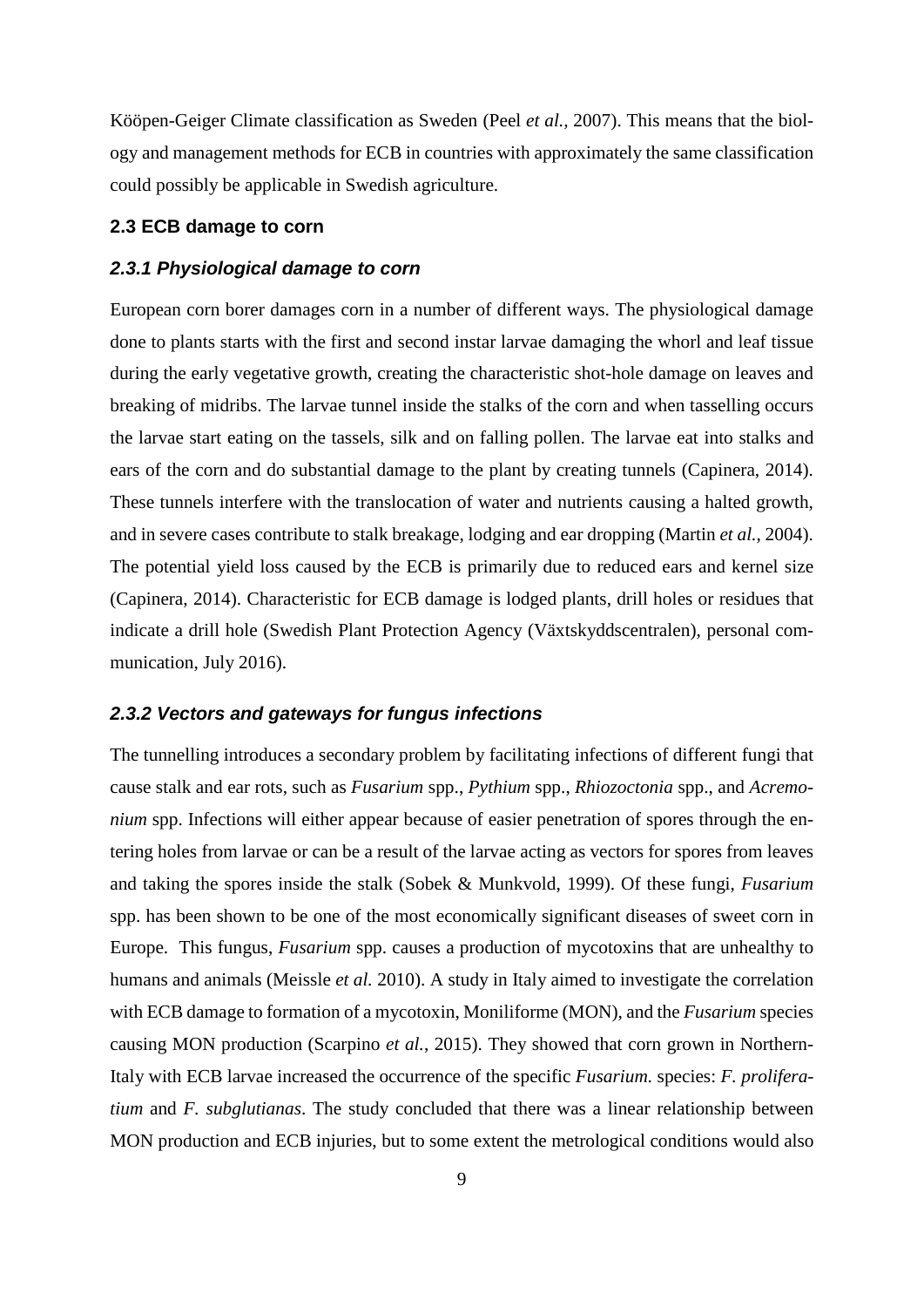play a great role in the production of mycotoxins. Under Swedish conditions, it could be argued that the later *F. subglutainass* would be more important than *F. proliferatium* since it has a significantly lower optimum temperature growth (between 15-25°C compared to the later having an optimum growth at approximately 30°C). A number of other studies have showed that there is a strong correlation between damage from ECB and infections of *Fusarium* spp. There is also definite evidence that the use of different control methods including insecticide treatments, biological control and the use of genetically modified *Bt*-maize (see section 4) have decreased populations of ECB and damage of corn, thus significantly decreasing levels of *Fusarium* and formation of mycotoxins (Blandino *et al.* 2015).

# <span id="page-14-0"></span>**2.4 Management methods for ECB**

In the mid- $20<sup>th</sup>$  century, the environmental concerns where growing and entomologists understood the importance of an effective crop protection strategy to uphold a sustainable agriculture (Romeis *et al*, 2008). At this point the entomology society and the farmers wanted to achieve a control method that took in account the economic benefits, as well as the environment. As of 2014, integrated pest management (IPM) became compulsory to all EU countries including a decreased usage of pesticides as well as taking into consideration the risk for humans and the long term impact on the environment (Razinger *et al.*, 2016). In corn production, management strategies are built both on preventive and responsive tactics (Romeis *et al*, 2008).

The preventive management methods include forecasting with traps, modelling methods, cultural management, and host plant resistance methods. The responsive methods are either through the use of biological control or chemical agents to prevent ECB damage.

#### <span id="page-14-1"></span>*2.4.1 Forecasting ECB*

The moths can be scouted in order to assess the future population of the pest, and thus assess the possible need to take control measures. The scouting is used to determine the potential economic loss or the estimated number of insects in a population (Brindley & Dicke, 1963). There is a strong correlation between the plant phenology of the corn and the development of ECB in the sense that ECB eggs are only laid when corn leaves are large enough, and that the larva eats inside the stalk only if the stalk is large enough to fit a larva. From the knowledge on temperature, sowing dates and the phenological development of corn, an assessment can be made on how ECB has developed and if measures need to be taken (Porter *et al.*, 1991). To scout them,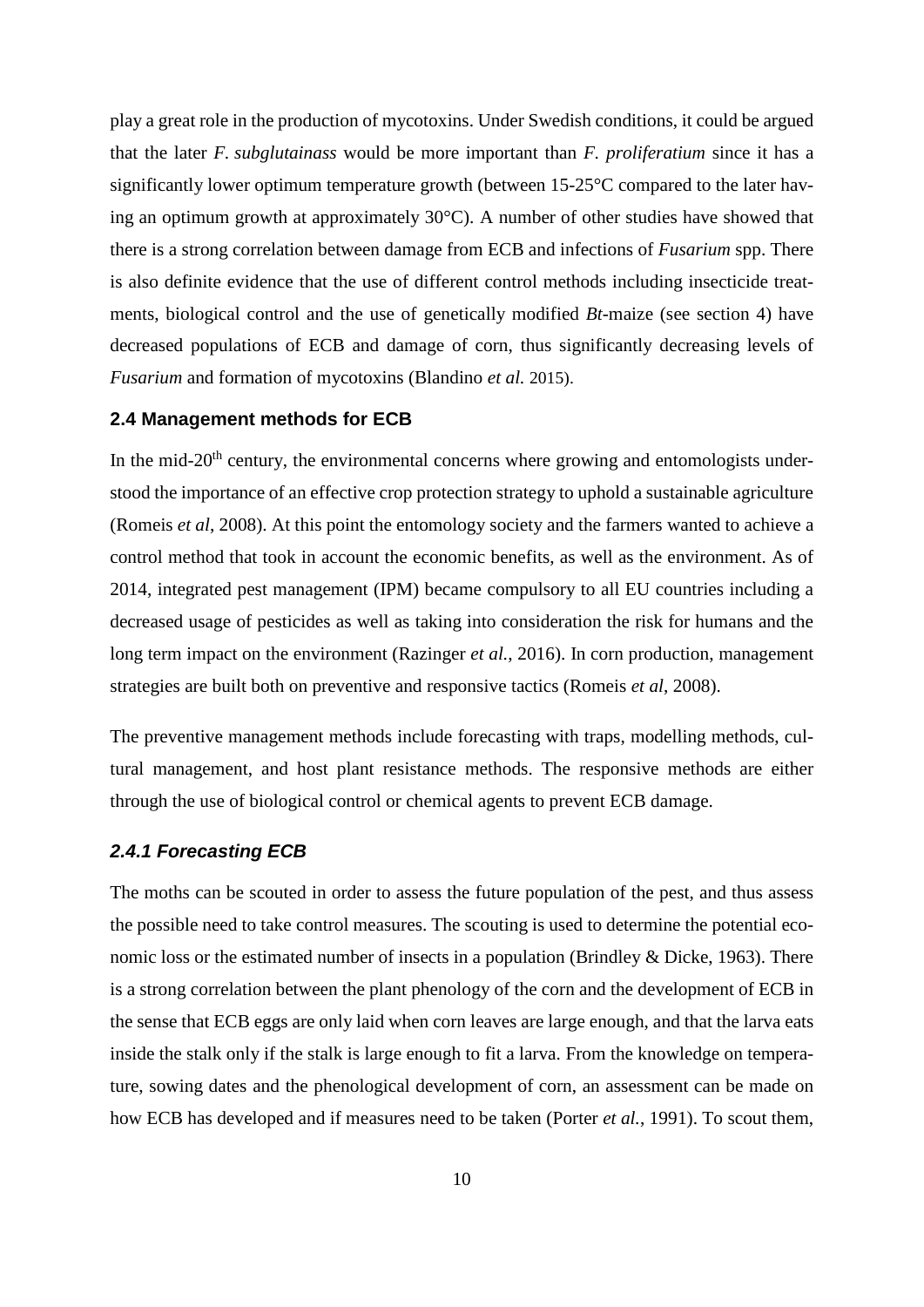different traps are used and of these the black light traps and pheromone traps are the most common (Capinera, 2014), however not used in Sweden, with the exception of the Plant Protection Agencies.

The pheromone traps are designed to attract only males by mimicking the chemical communication between females and males (Capinera, 2014). These traps can be set with different pheromones to attract either the Z- or E-type (Roelofs *et al.*, 1985). That has also been confirmed in trials in southern Sweden where the pheromone traps with Z-pheromones only caught Z-type ECB and vice-versa (Anderbrant, 2015; Anderbrant 2016). These traps are not commercially available in Sweden but could be bought from overseas. The black light trap, which is available in most hardware stores, collects both genders. The light attracts most flying insects inside a container with a killing agent, meaning that it is not only the ECB moths that are attracted to light traps, thus some time has to be spent on identification (Capinera, 2014). The backside of the black light trap being that it is very time and labour intensive.

# <span id="page-15-0"></span>*2.4.2 Degree day model*

Porter et al (1991) described a modelling method in which the effective temperature sum, known as degree-days, often is used to examine the phenological development of both pest and crops. Different insects have specific temperature thresholds to initiate development. The trials concluded that ECB has a temperature threshold of 10 degrees. The study showed that the number of degree-days was different depending on the region and environmental conditions. Another study conducted in Alberta, which has the same Kööpen-Geiger Climate classification as Sweden (Peel *et al.,* 2007), concluded that the standard threshold of 10 degrees was suitable for modelling univoltine strains of ECB. In their study, the model also concluded that moth emergence would peak at 124 degree-days after pupation and that first instar larvae would peak at 310 degree-days and second instar would respectively coincide with 450 degree-days (Kelker *et al.*, 1990). This information is of use when predicting both the time for insecticide management but also for prediction of population size and growth and could be used in Sweden.

# <span id="page-15-1"></span>*2.4.3 Cultural control*

Since the beginning of corn cultivation and the introduction of ECB, farmers have used cultural methods to control the insects (Romeis *et al*,2008). The ECB population and damage can be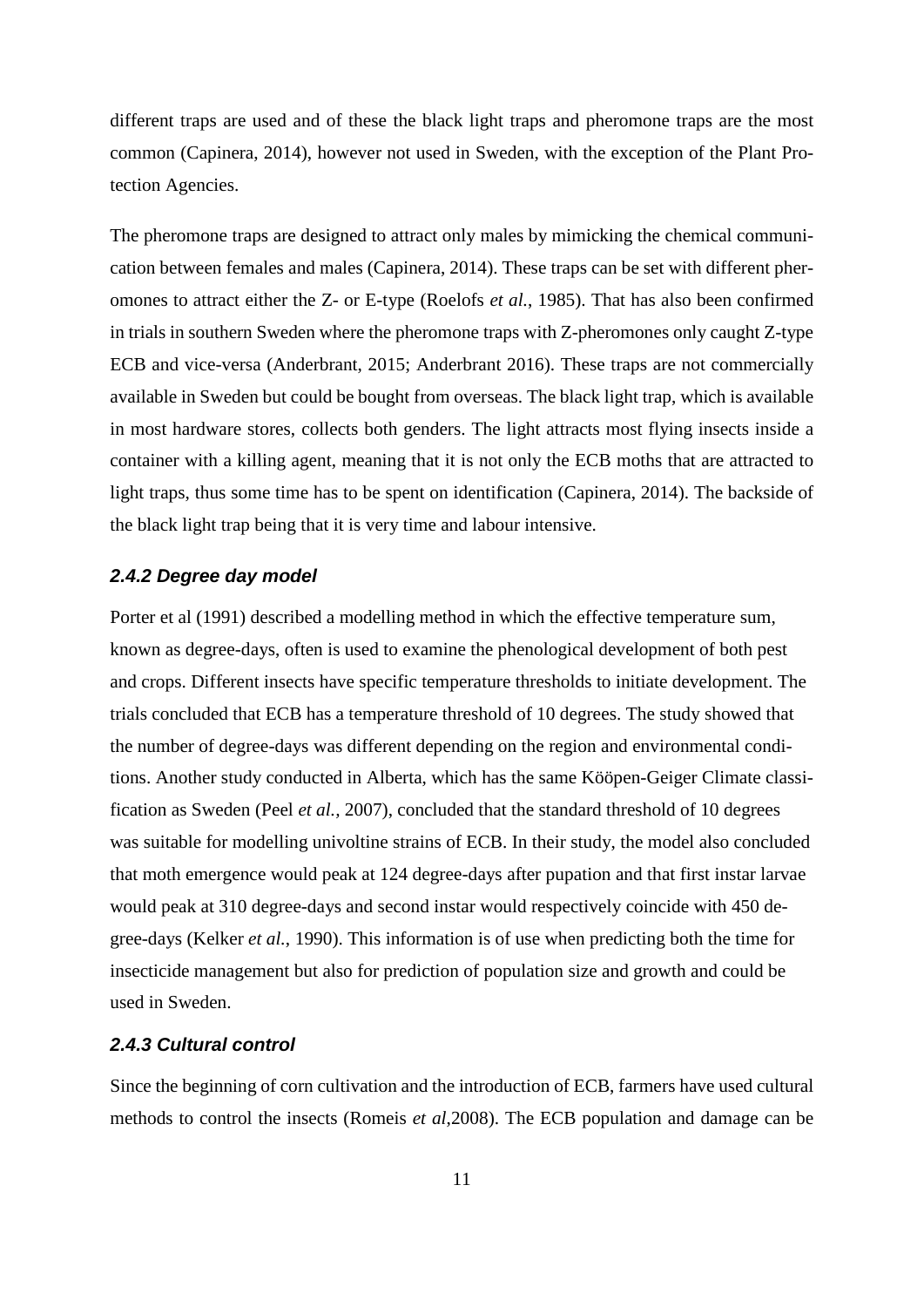decreased by physically removing the ability for them to survive until the following season by ploughing after harvest in the fall or before planting in the spring. The ploughing destroys stalks and turns residues into the soil (Mason *et al.*, 1996).

Another effective method is to limit ECB by changing the sowing and harvest to delay or advance the first generation (Mason *et al.*, 1996). The method affects both the vulnerability for the larvae since the sowing date influences the phenological growth and development of corn, and impacts the plant's coping ability towards environmental stresses (Obopile *et al.*, 2012). Non-host plants and different cultivations methods are used in the rotation to decrease ECB survival over multiple years (Romeis *et al.*, 2008). In Sweden, the recommendations from the Swedish department of Agriculture (Jordbruksverket) are mainly to not grow corn after corn, harrow or in some other way destroy corn residues from harvest during the autumn and plow to a minimum of 10 cm deep at autumn or spring (Swedish Plant Protection Agency [Växtskyddscentralen] personal communication, July 2016)

#### <span id="page-16-0"></span>*2.4.4 Host plant resistance*

Entomologists, scientists, and plant breeders have, during the last decades, focused on enhancing corn resistance by natural breeding. The focus has been on changing the plants' attractiveness towards insects, increasing the tolerance for insect injuries and changing the development of plants to minimize the effects of insects (Romeis *et al.,* 2008). Studies on sweet corn in Mediterranean countries have shown that inbreeds and hybrids of some common sweet corn varieties showed a reduction in ear damage caused by ECB compared to the original varieties (Pablo *et al.,* 2002). There is a correlation between the thickness and composition of the stalk and damage from ECB. A change in stalk-composition towards more crude proteins, lignin and cellulose was positive against second generation ECB, rind damage and lodging but showed no evidence of having a strong effect against first generation ECB (Martin *et al.*, 2004). There are, however, other studies indicating that some inbred lines of corn have a greater resistance towards stalk lodging from first generations ECB (Willmot *et al.*, 2005). The secondary problem with fungus infections by ECB injuries has also been studied and efforts have been made in breeding towards greater resistance. The resistance for *Fusarium* spp. has been shown to be inherited quantitatively and can be linked to genes from at least nine different chromosomes of corn (Stuthman *et al.*, 2007). In Sweden, a different numbers of varieties are used, but all of them being chosen mostly for their ability to withstand colder weather and with a high starch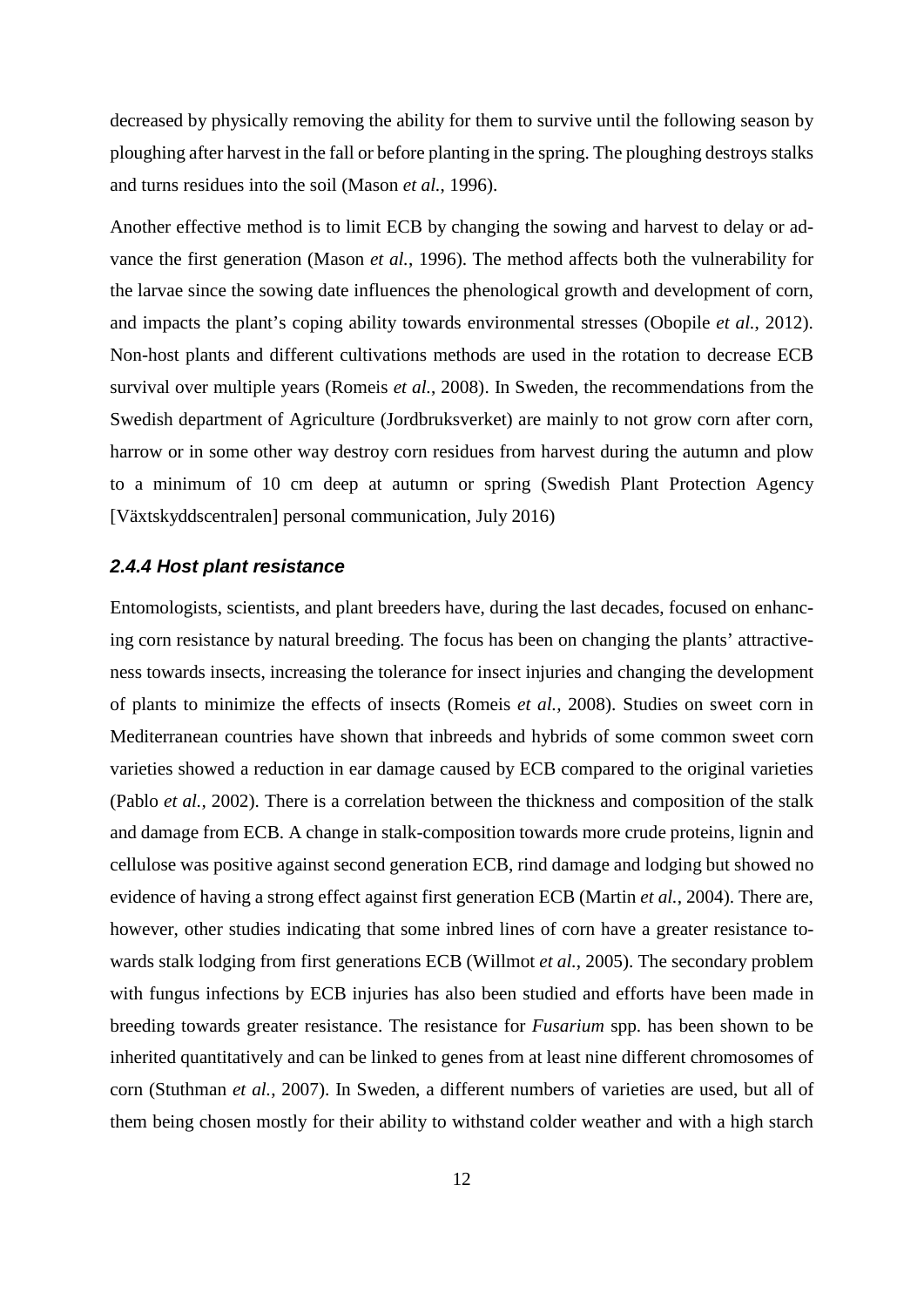and dry matter content (Jordbruksverket, 2015). These are important since the main usage is for silage or fodder, and little has been cared for characteristics good for prevention of ECB damage.

# <span id="page-17-0"></span>*2.4.5 Bt-Corn*

Genetically modified corn that works by producing a crystalline protein (cry protein), that acts as an insecticide to insects of Lepidopteran larvae has been implemented in corn production worldwide. The protein is derived transgenically from the plasmids of the soil bacteria *Bacillus thuringensis* (*Bt*) (Meissle *et al*., 2010). *Bt*-production in plants was first introduced in the USA in 1996 and has been extensively used since then outside of Europe. The cry proteins produced are host specific and have no or little effect on beneficial insects outside the Lepidopteran family. *Bt*-corn has been shown to be very effective against stalk injuries from ECB (Obopile *et al.*, 2012). Farmers have had to weigh the decision to grow *Bt*-corn between the increased seed cost against the probability for an infestation to occur. Even if studies from the USA have showed that the financial returns often are greater when *Bt*-corn is grown, they also show that the return is a definite response to the total usage of *Bt*-crops within an area. When more farmers grow *Bt*-corn within an area, the pest would be more suppressed, thus the individual farmer that choses to grow non-*Bt* corn would benefit the lower seed cost and still get the positive effects of other farmers growing *Bt-*corn. Since farmers communicate and the number of *Bt-*corn growers would change over time, there are no definite profits to be made calculated over a longer time period (Milne *et al.*, 2015). The use in Europe is limited due to regulations of genetically modified organisms (Meissle *et al*., 2010). In Sweden, the use of genetically modified crops is not allowed.

#### <span id="page-17-1"></span>*2.4.6 Biological control*

The current EU commission directive restricting pesticides registrations and usage as well as a change in the EU policy towards a reduced pesticide usage has resulted in bio-control being more important (Hillocks, 2012). European Corn Borer and other corn pests can be, to some extent, suppressed by natural enemies, such as predators, parasitoids and pathogens present in agroecosystems. Farmers use what is called conservation biological control to conserve natural enemies, by for example establishing habitats surrounding the fields, to support them with beneficial living conditions and alternative food sources (Romeis *et al.*, 2008; Meissle *et al.,* 2010). The classical biological control method with importation of certain biological control agents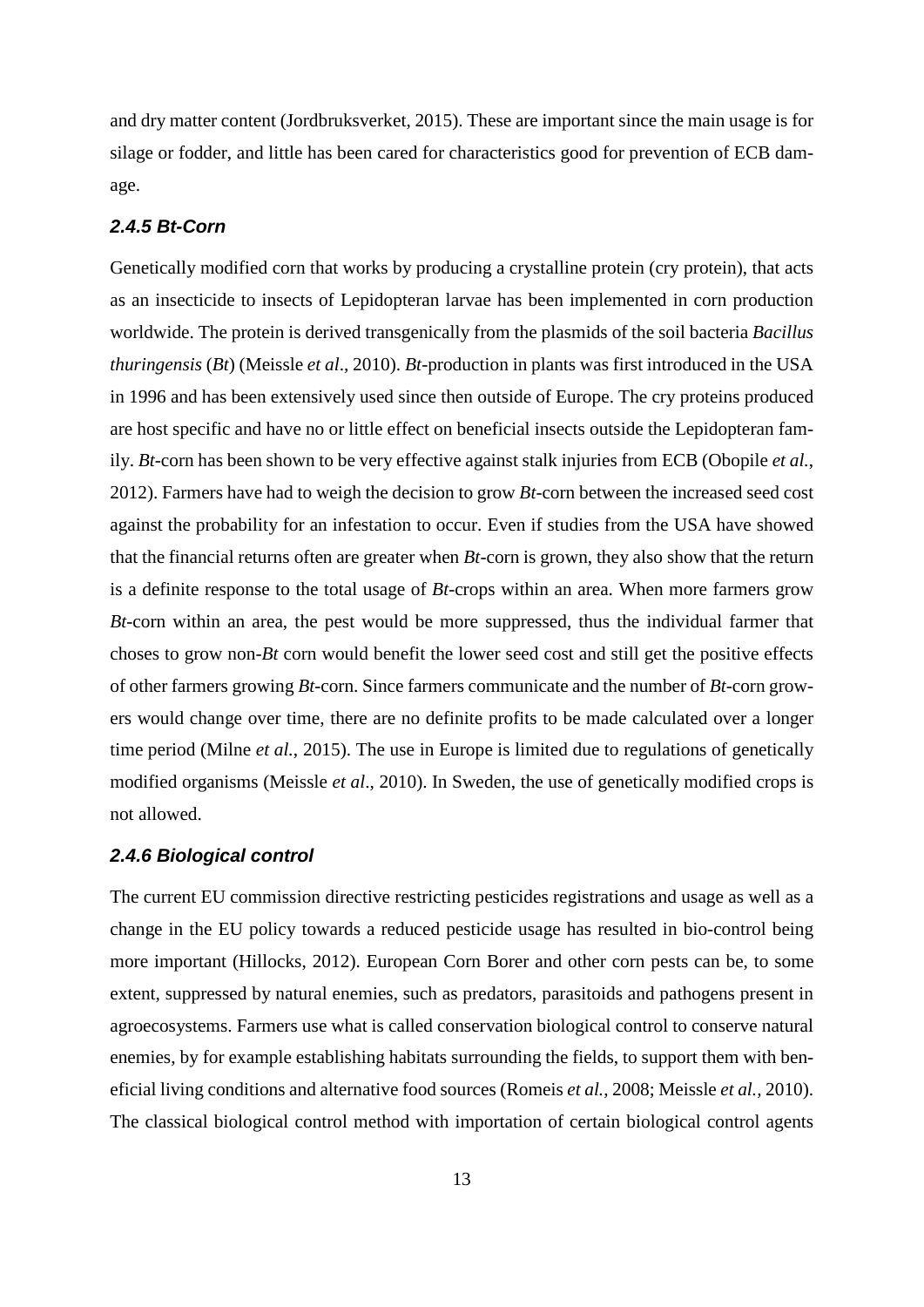has also been used by farmers with a long term impact of ECB. In the early 1900s, different wasps and flies where imported to the USA and established to keep ECB below economic levels (Romeis *et al.*, 2008). In Europe today, augmentative biological control agents such as the small wasp *Trichogramma* spp. are used. The small wasp is an egg parasitoid used as a biological agent against ECB and other Lepidoptera in countries such as France, Italy, Slovenia. There are contradicting studies on the effects (Meissle *et al.,* 2010). Trials with *Trichogramma* have been conducted in Europe, but only on the second generation ECB. In the trial, wasps were released one week after 25-30 % of the pupation had occurred, and in some cases a second application was done approximately two weeks after the first. The effectiveness of the release was measured over a two-year period and showed different results from 50-80 % parasitism of ECB eggs. The study did not show any effect on yield compared to insecticide application or the control (no treatment), but the authors of the study states that there are other studies made that contradicts their results. The total cost of the treatment differed much between countries since all had different operations and labour costs, but in all cases the biological control method with *Trichogramma* was more expensive than the use of insecticides. The pros for using *Trichogramma* is that the window for application would be greater than that of an insecticide and that there would not be any negative effect on naturally occurring enemies of ECB or other potential effect on the environment (Razinger *et al.*, 2016). In Sweden, no inundative biological control is used today.

# <span id="page-18-0"></span>*2.4.7 Insecticides*

Insecticides are commonly used by farmers in Europe and America to prevent ECB from reaching the damage threshold; however, application is problematic due to the short time span during which the pest is vulnerable to the insecticides (Romeis *et al.*, 2008). The most common use of insecticides against ECB in corn is foliar treatment (Meissle *et al*., 2010). For foliar treatment to be effective the timing is important. The treatment must be at the time between the hatching of the larvae and before the larvae eat their way into the tunnel of the stalk, where they are protected (Meissle *et al*., 2010). Observations in Germany show that the time for treatment can differ greatly between years (Swedish Plant Protection Agency, personal communication, July 2016). The time of this occurrence can be predicted using, for example, the Day-degree model described earlier. The most commonly used spray insecticides in Europe are pyrethroids and organophosphates (Meissle *et al*., 2010). However, only one insecticide is approved in Swedish agriculture from the beginning of summer 2016 (Kemikalieinspektionen, 2016). The product,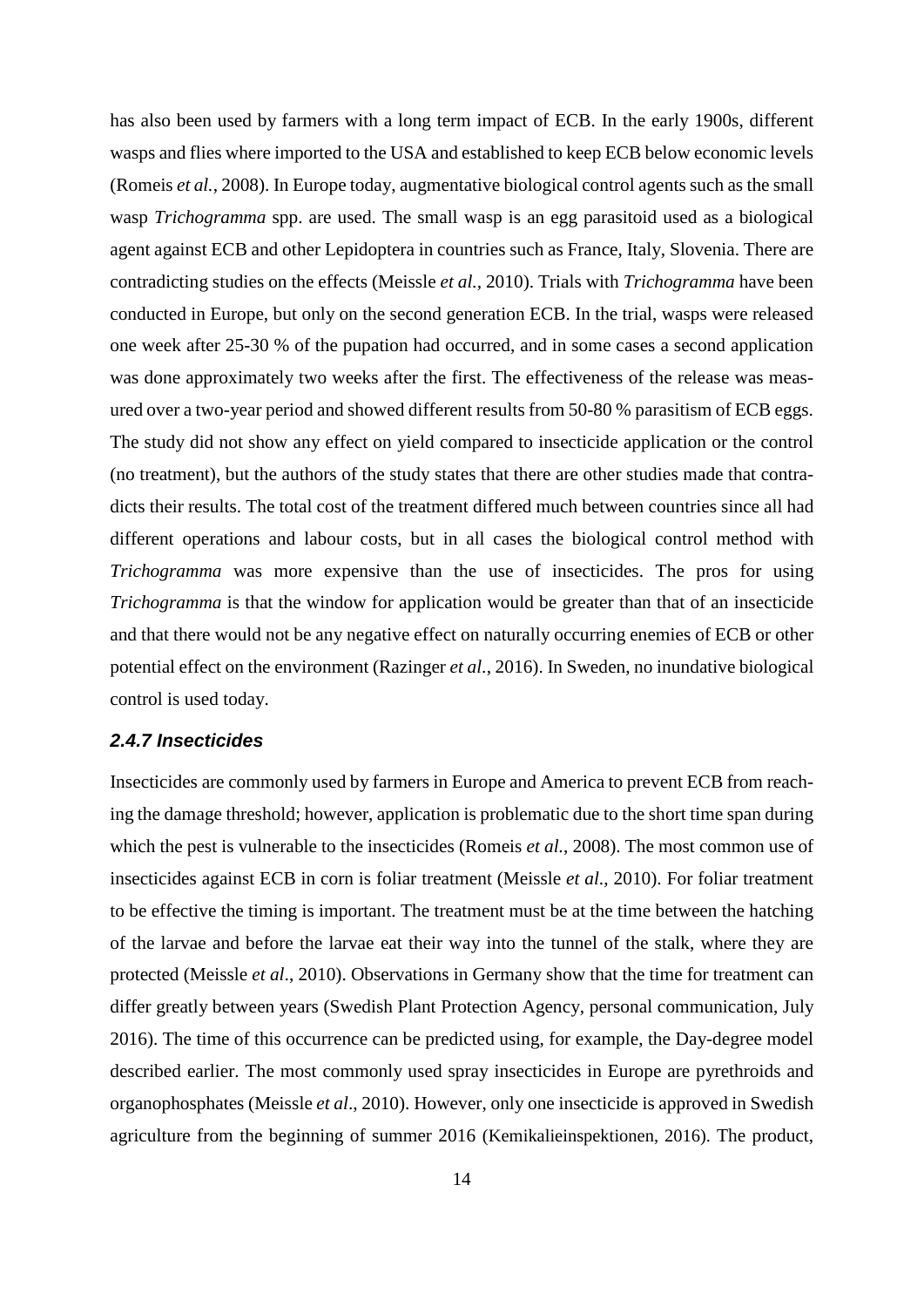Steward 30 WG (DuPont, USA), is an insecticide based on the active substance Indoxakarb, which targets insects by either direct contact or ingestion and is only approved to be used once per season and at a specific phenological state of corn, right before or at tassel emergence (Indoxacarb, 2016). The problem with these wide spectrum insecticides is that they often negatively impact ECB´s natural enemies making conservation biological control less effective (Meissle *et al.,* 2010). In addition, careless use of insecticides has been shown to significantly decrease population of pollinators and other beneficial insects. (Klein *et al.*, 2007) The use of insecticide in Sweden is also controversial since corn is mainly used for silage and therefore the possible fungus infections are more important in Sweden to address and that might be done better with the use of a a fungicide during the silage process or against *Fusarium* spp. during the corn growth rather than trying to reduce the damage done by ECB.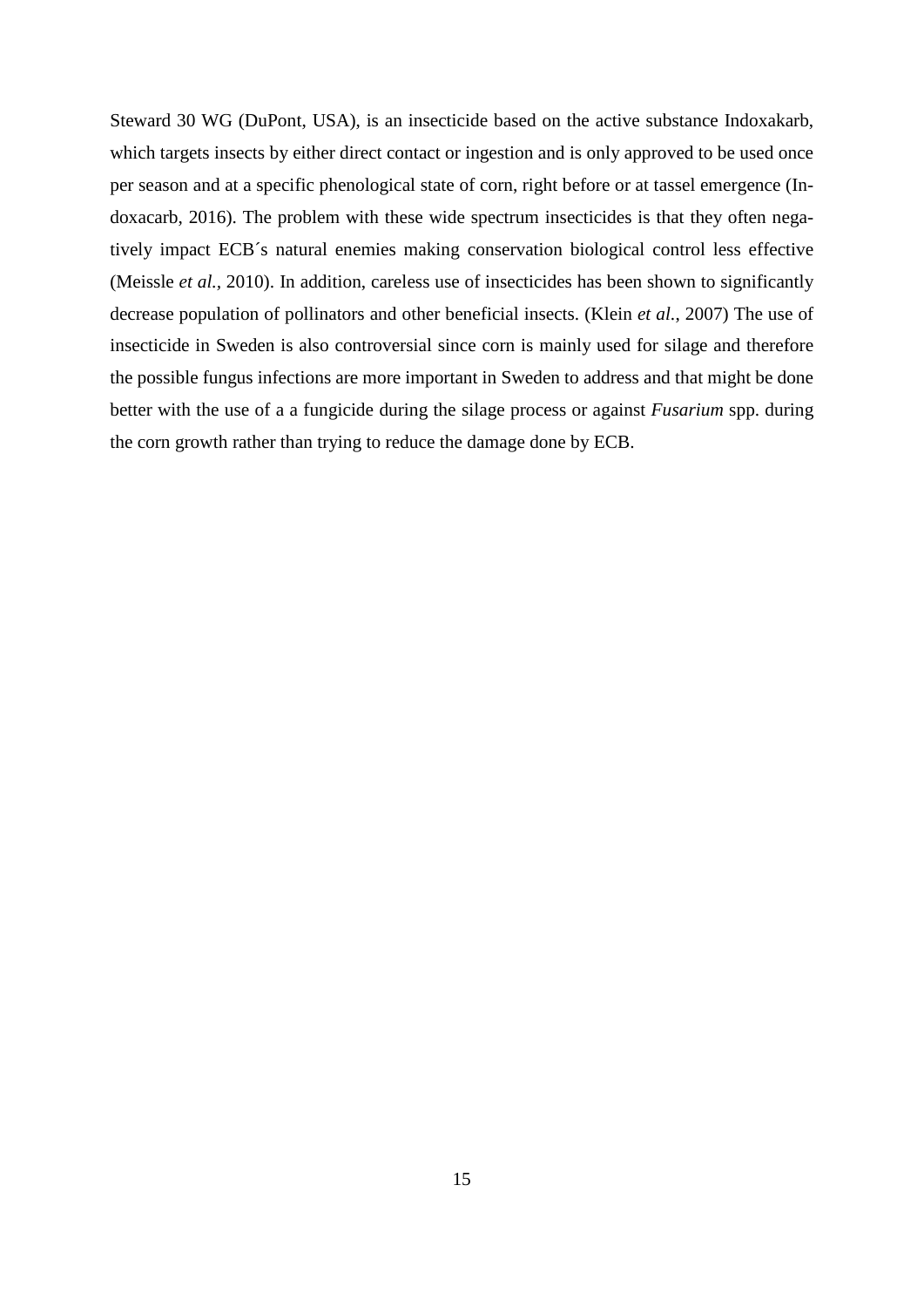# <span id="page-20-0"></span>**3. DISCUSSION**

#### <span id="page-20-1"></span>*3.1 Swedish conditions and potential shift of climate*

According to both Meissle *et al.* (2010) and Porter *et al.* (1991), a change towards a warmer climate will results in a change of the population boundaries of ECB. The statistics over corn production in Sweden shows that corn production is now stable and has not increased in recent years but in personal communication with the Swedish Department of Agriculture (Jordbruksverket) the indication is that production will increase. From that information, the conclusion must be drawn that ECB most likely will become more abundant in Sweden in the years to come. Most of the corn production in Sweden is used for silage or harvested for animal fodder. The physical damage done by ECB is therefore not that important since the animals do not care if there is a larva in the fodder or that the larva has eaten its way inside the ear. It does not affect the quality of the silage or fodder as it does for sweet corn grown for human consumption. The importance of ECB damage today lies in the production of mycotoxins in corn silage and fodder by fungi, and the effect that this has on the quality of the crop. In Sweden, grass and not corn is a major source for silage. This would mean that ECB is at present not equally important in Sweden as it is in many other places around the world where corn is more important in silage as well as being grown for human consumption. It is arguable that it´s still important in Sweden to the extent that we further in the future probably will have corn as a bigger part of our rotation and therefore would be advised to address the problem at an early stage. Corn can in the long term be safer than grass if the climate is dryer and warmer, since the production of silage from corn would be bigger if the regrowth of grass is reduced due to climate. As an example, Denmark currently uses mainly corn in silage instead of grass, and uses ears in fodder to a greater extent. Mycotoxins are unhealthy to animals and humans and it is important to understand that with growing corn production, there is a probability of increased problems due to mycotoxins in the fodder.

A warmer climate could also mean that Swedish farmers could shift toward growing sweet corn. European Corn Borers does not differ between a sweet corn plant and corn for animal fodder. If there are generations of ECB in silage corn in Sweden, they will most likely be in all eventual sweet corn fields as well. It is also important to remember that a farmer wants to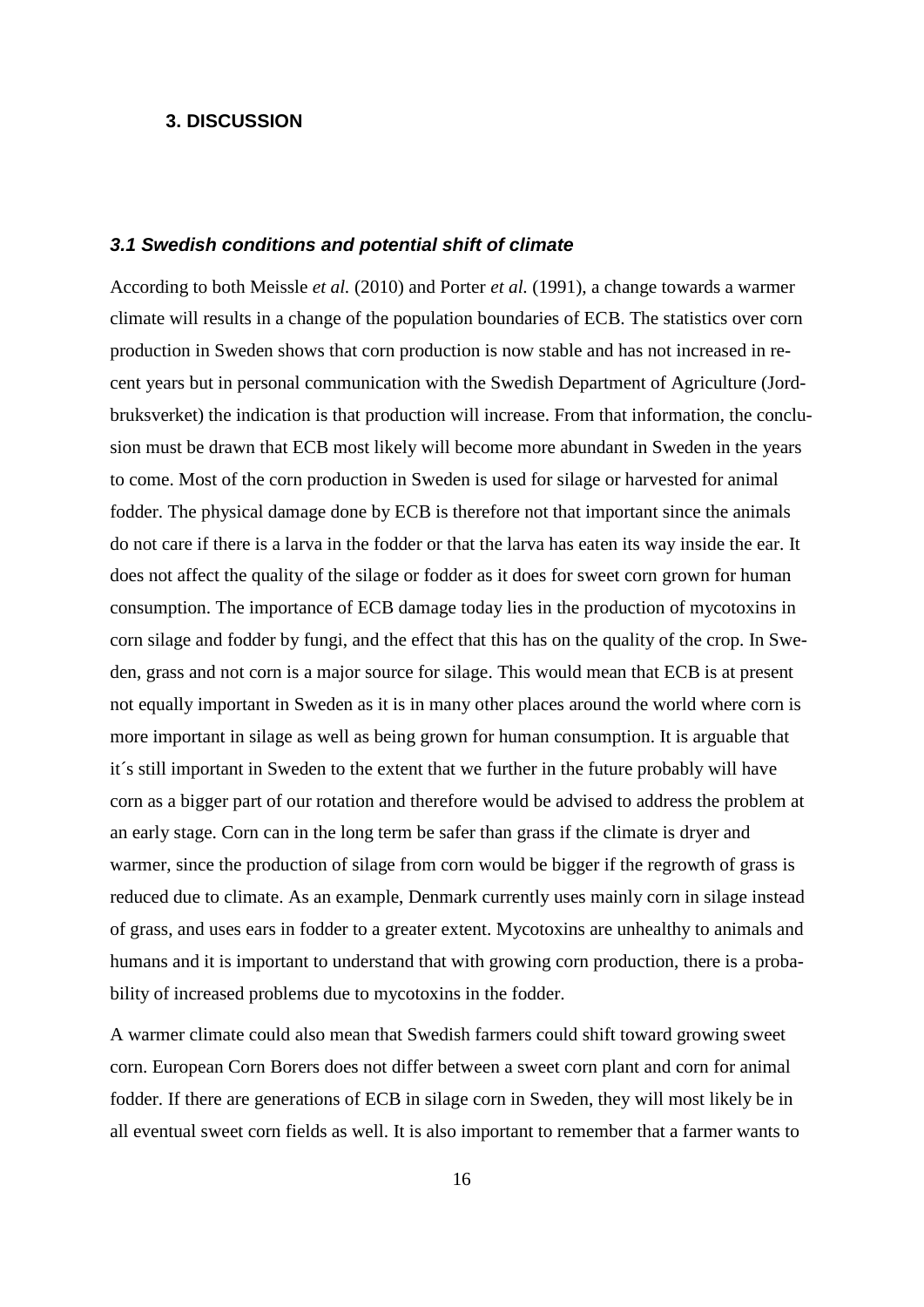spread their risk by not growing only one crop and for only one purpose. If the climatic conditions where favourable to grow both silage and sweet corn, farmers would probably do both. In the case sweet corn is grown, farmers would need to control the ECB population to ensure a good quality of the end products. Not only because of the health risk but also to be able to sell the yield and compete on the global market.

Today, only the univoltine strain of ECB is present in Sweden. However, a potential shift in climate could result in an emergence of polyvoltine strains. As described in the results the second generation larvae are capable of much more physical damage to corn plants. If a second generation occurs, the total annual population of ECB would increase, which would likely increase the pest pressure over years.

#### <span id="page-21-0"></span>*3.2 Management methods*

Studies outside of Sweden have given a good understanding of how ECB lives, what damage it does, and how it could be managed. However, these studies are carried out outside of Sweden and under different circumstances. Even if some parallels with these countries could be drawn, there are still many parameters that are not the same when it comes to controlling ECB. Particularly, the rest of Europe and America do not have the same type of strategies than Sweden regarding ECB management and.

The usage of different forecasting methods is limited and for now the scouting and collection of larvae of ECB is mainly from instances such as the Swedish Department of Agriculture. The suggestion would be to start with giving farmers the options to easily buy pheromone and/or black light traps to track when moths are present in the fields for themselves. Basic models that involve the use of day-degrees and counting of larvae and eggs on plants could easily be standardized and taught to farmers from the local farmers counselling offices. In order to help them further track and follow the progression of ECB population, support should be available from several locations in Sweden by government funded instances.

The advice given to farmers today in Sweden to control ECB is, as described earlier, mainly to use cultural control, often ploughing and harrowing which is effective when one does not want to increase the population to next year. The problem remains for those that use no-tillage systems, who do not plough crop residues into the soil. This results in more overwintering ECB larvae, which could increase the ECB damage in case corn is grown year after year. If a notillage system is used a crop rotation after corn would therefore be very important to minimize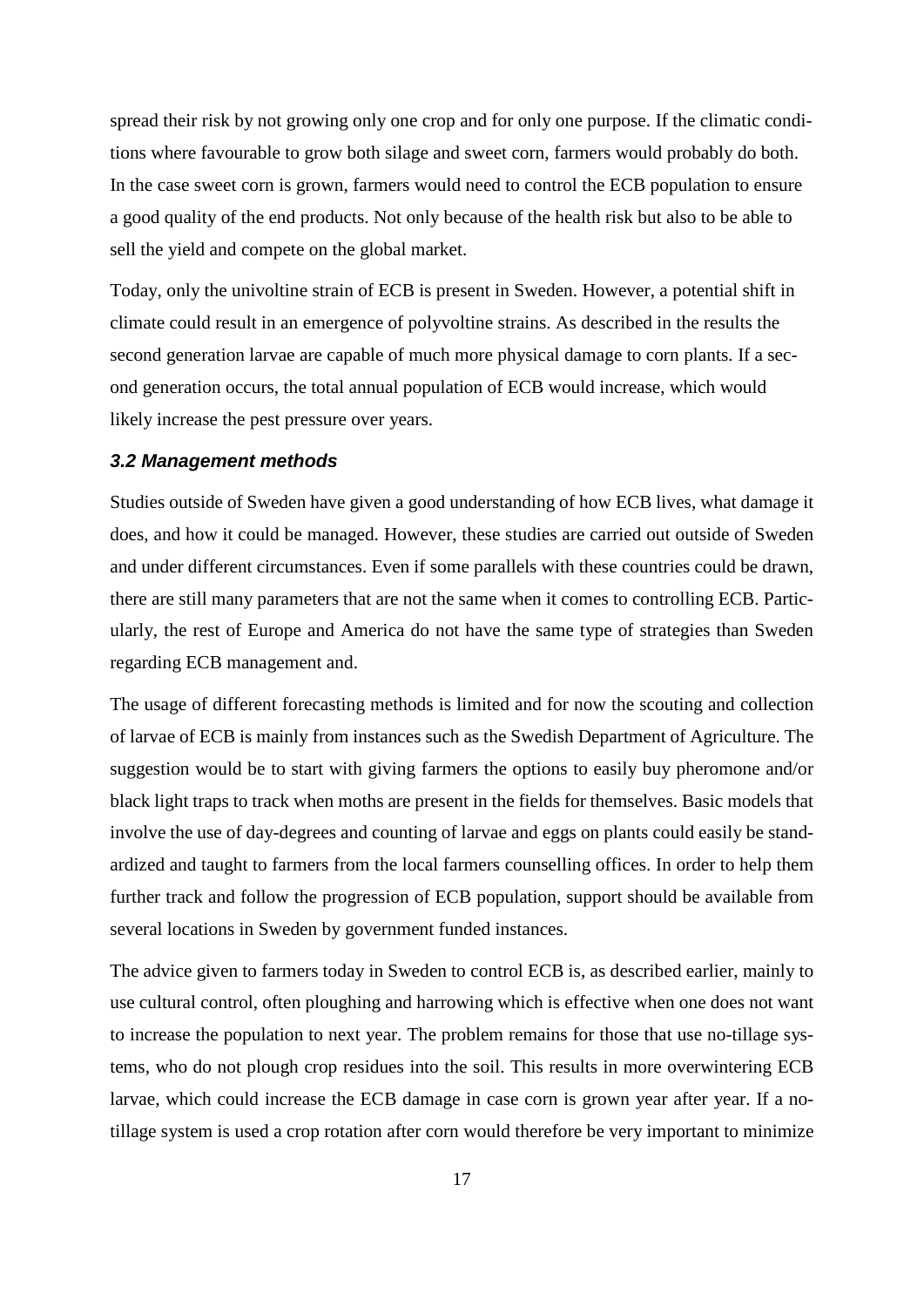pest damage. Farmers are also given the advice to harvest as soon as possible to minimize the damage and to reduce the number of larvae that have grown big enough to travel down the stalk for overwintering. In theory, it is a good measure to take, but in practice the harvest date is often decided on the phenological stage of the corn and its optimal stage for the silage process. These events do not always coincide.

Today, corn varieties used in Sweden are chosen primarily for characteristics beneficial for the end product silage or harvested for fodder. In the future, it would be beneficial to also strive for a usage of corn varieties which have good natural resistance to ECB damage.

The USA, Australia, and parts of Europe are using *Bt-*corn which is not an option for now in Sweden. The use of *Bt*-corn is possible in the future. However, thinking of the Swedish conditions with colder climate and the fact that it is primarily for silage and that the variety has been breed for usage in a warmer climate makes it unlikely to be beneficial. If or when more corn is grown in Sweden it could be an interesting alternative. The cost of *Bt*-corn seeds is higher and studies have to be made in Sweden on the potential economic profit. The use of *Bt*corn is also driven by the market. Currently, there are strong feelings against genetically modified products by Swedish consumers, so that even if grown, there are no certainties that the products could be sold on the Swedish market.

When it comes to reducing the damage in field there are no really good responsive management options at present. Conservation biological control is used to increase the number of natural enemies in the sense that we do not use unnecessary pesticides and we have a rotation that benefits multiple insects. A classical use of an imported biological control agent is arguably not a good option in the sense that it is very hard to predict the long term influences on the current ecosystem. An augmentative biological control agent such as the use of *Trichogramma* spp. is interesting because in many studies a decrease in ECB damage has been shown. Their use is, however, expensive and since it is an augmentative control measure it mainly affects the ECB damage that year, careful consideration and calculation on the possible profit should be made before its use. Nevertheless, its positive side of not being equally dependant on an exact application window, contrary to insecticide use, and more environmental friendly could outweigh the negative sides.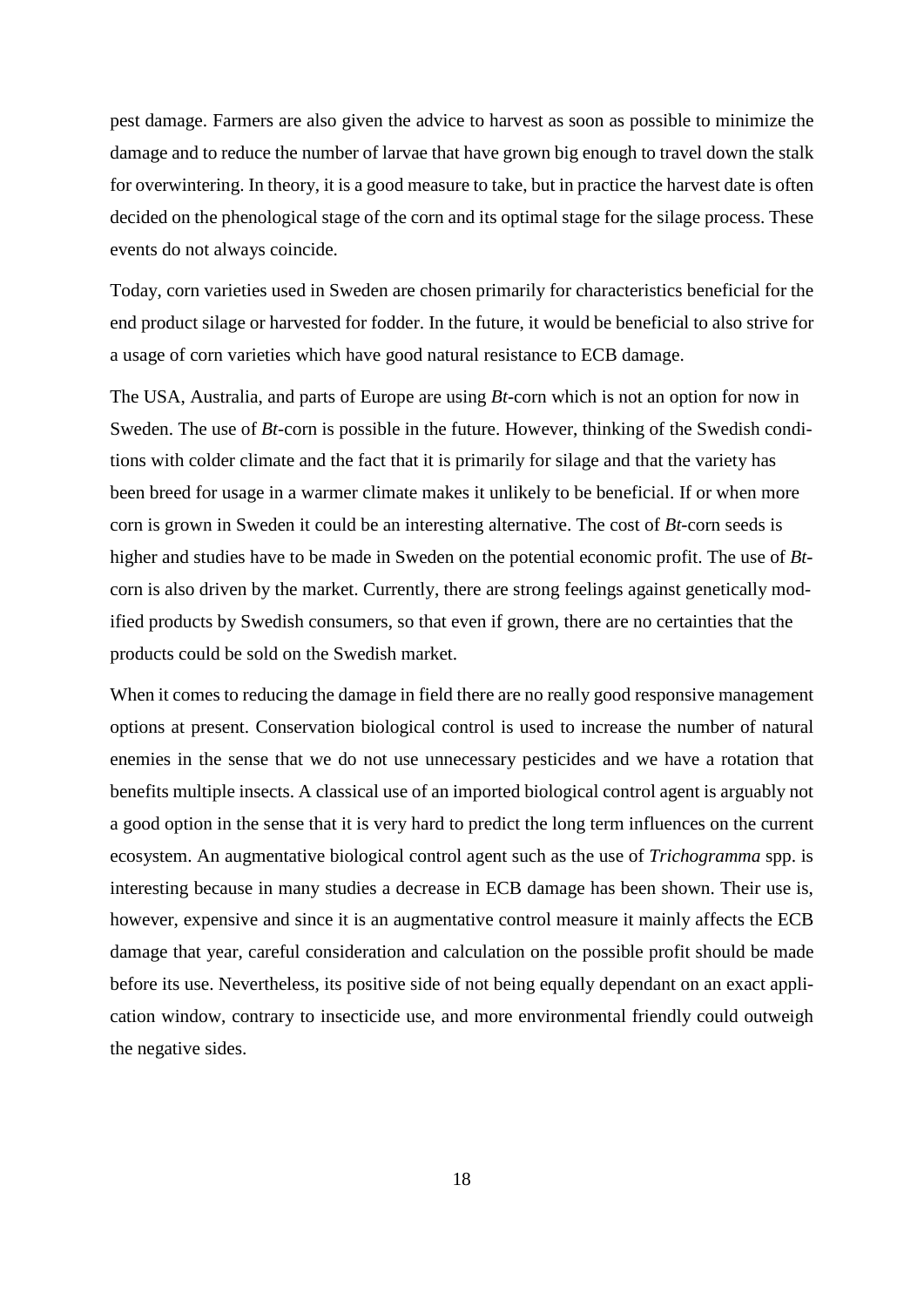European countries, the USA and many others countries have a lot more approved insecticides than Swedish farmers have access to. In the beginning of summer 2016, the first insecticide Steward was approved for usage in corn fields against ECB in Sweden. The reason for not having any approved insecticides before is most likely the low pressure of ECB damage on corn in Sweden, but also due to a much harder legislation towards pesticide usage than other countries have. With the approval of Steward, farmers have a responsive method which can be very effective if the application and timing is successful which is not always the case when it comes to corn. It is a large crop and foliar treatments will never be 100 % effective. The height of corn makes it important that the right machinery is used to be able to spray the foliar treatment. Before implementing into the agricultural practice the potential economical profit should be calculated.

The different genotypes Z and E are both found in Sweden and there is evidence from studies in Sweden and worldwide that they can crossbreed. The crossbreeding could potentially result in survival of crossbred E/Z types on other plants than corn; meaning that they potentially can crossbreed with Z -type moths the following year. Since the management strategies only concern moths that are present on the corn field, eventual E- type ECB moths outside of the corn fields have not been dealt with. This could result in a bigger population the following year. It could also mean an increased likelihood of resistance towards insecticides since it theoretically would mean a greater genetic diversity.

### **4. CONCLUSION**

<span id="page-23-0"></span>Sweden is looking at a warmer and moister climate which will be beneficial for ECB in Sweden. The Swedish farming community needs to create a clearer preventive decision support system and a responsive strategy to control future problems with ECB. The strategy must include a sustainable IPM method adapted and based on monitoring of ECB in Swedish agriculture systems. As stated by Anderbrant (2015; 2016) from Swedish investigations, ECB is already a present and with the climate change we are facing, and the possibility of more reduced tillage and more corn in our rotations it would be unwise to not develop a plan for it. The Swedish Department of agriculture (Jordbruksverket) has already set up a number of basic preventive control measures for farmers to follow. In summer 2016, the Swedish Chemical Agency (KemI) approved one insecticide, which means that some responsive measures are taken to help farmers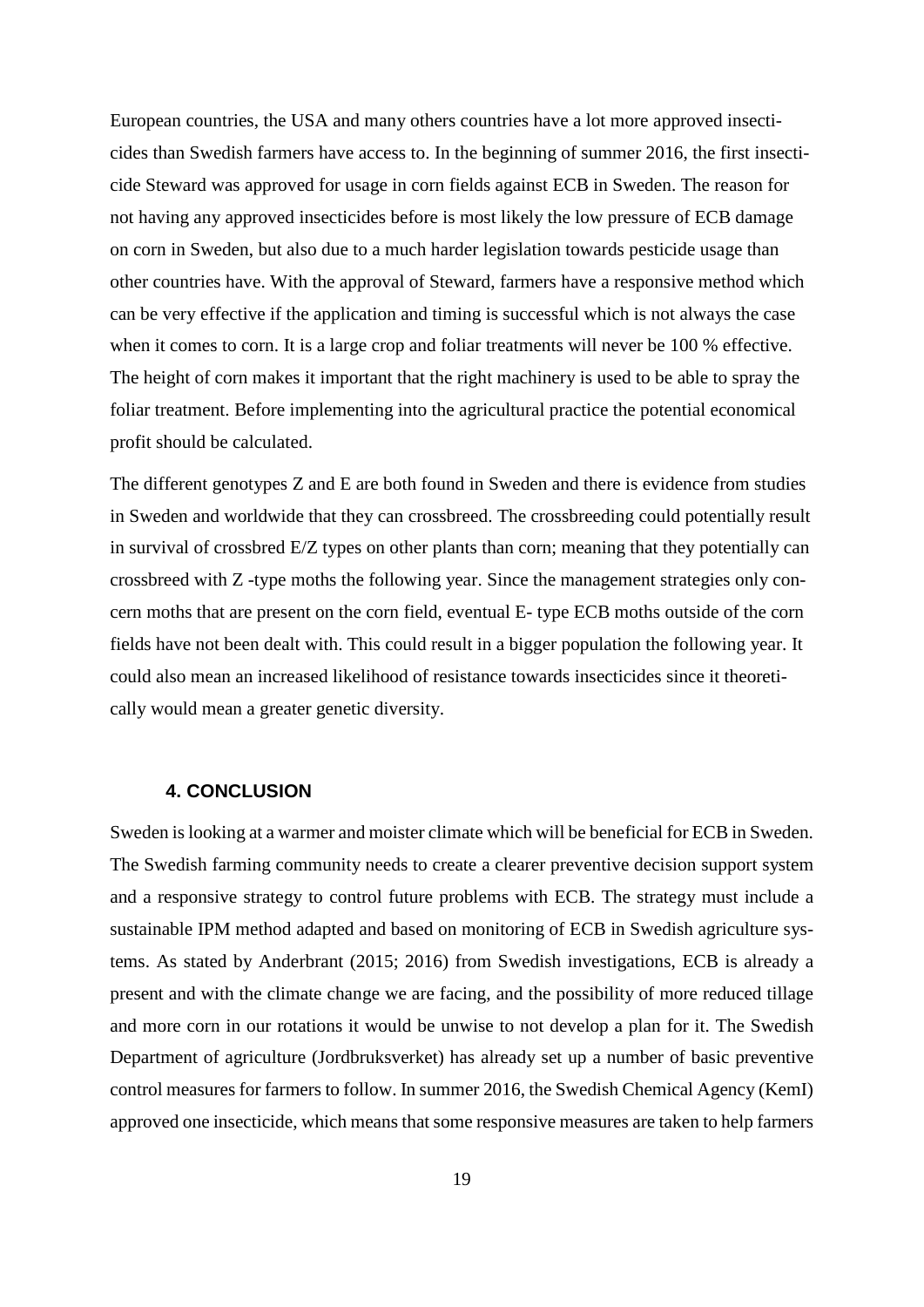cope with current ECB populations. However, no biological control methods are yet promoted in Sweden.

For the most part the studies made on ECB concerns the polyvoltine strains elsewhere in the world and are therefore based on the assumption that more than one generation will occur and damage corn plants. The damage done by one generation is not equally great as that from multiple generations. A change in climatic conditions in Sweden could result in the emergence of polyvoltine strains. This study has shown that there are already good management methods that can be used and that they are possible to apply to Swedish conditions. I also emphasize that there is an obvious need for more research under Swedish conditions on both how the univoltine strains lives and progresses in Sweden and the possibility of an emergence of polyvoltine strains in Sweden.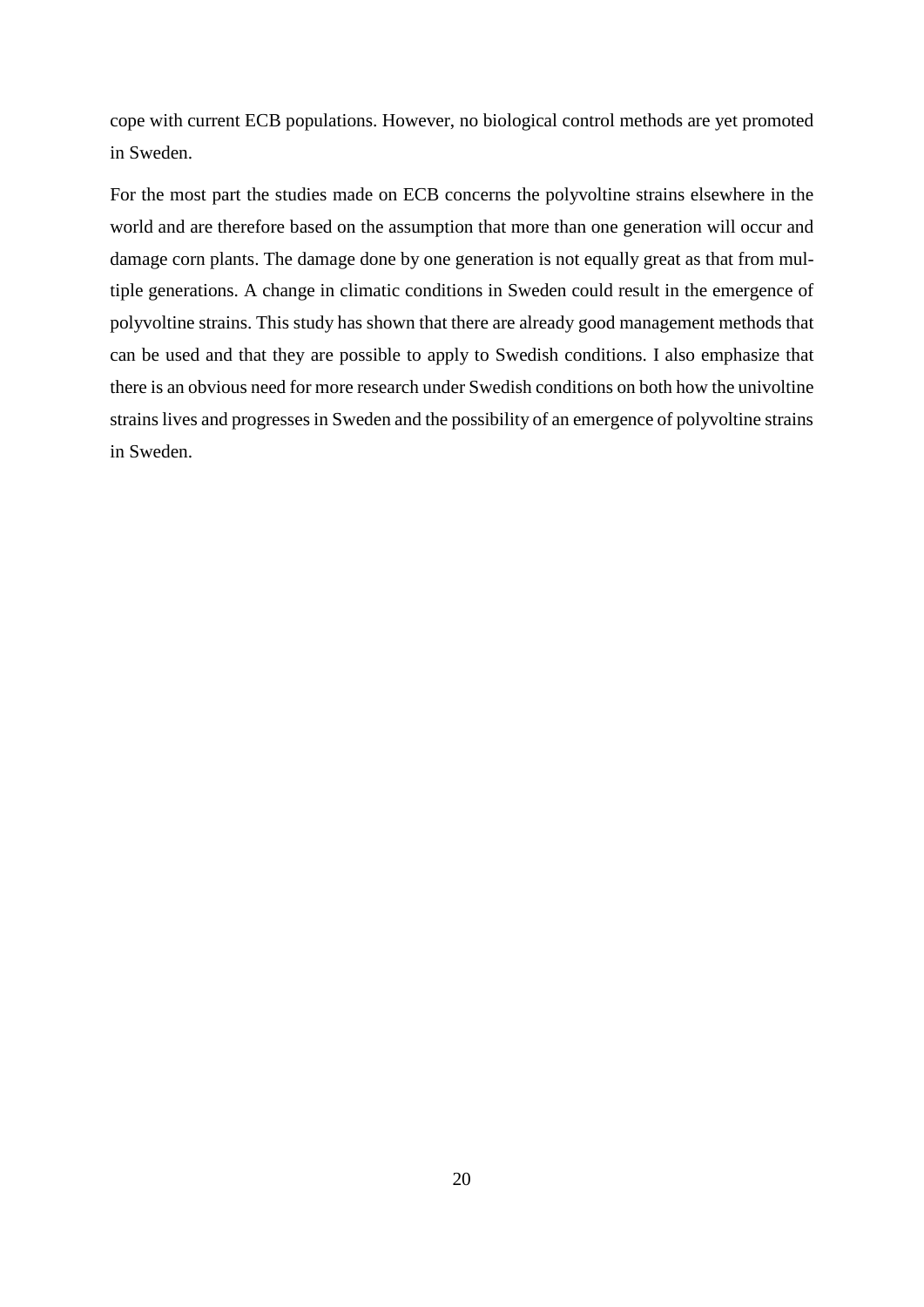# <span id="page-25-0"></span>**ACKNOWLEDGEMENTS**

Thanks to Eve Roubinet and Barbara Ekbom for all the help as supervisors.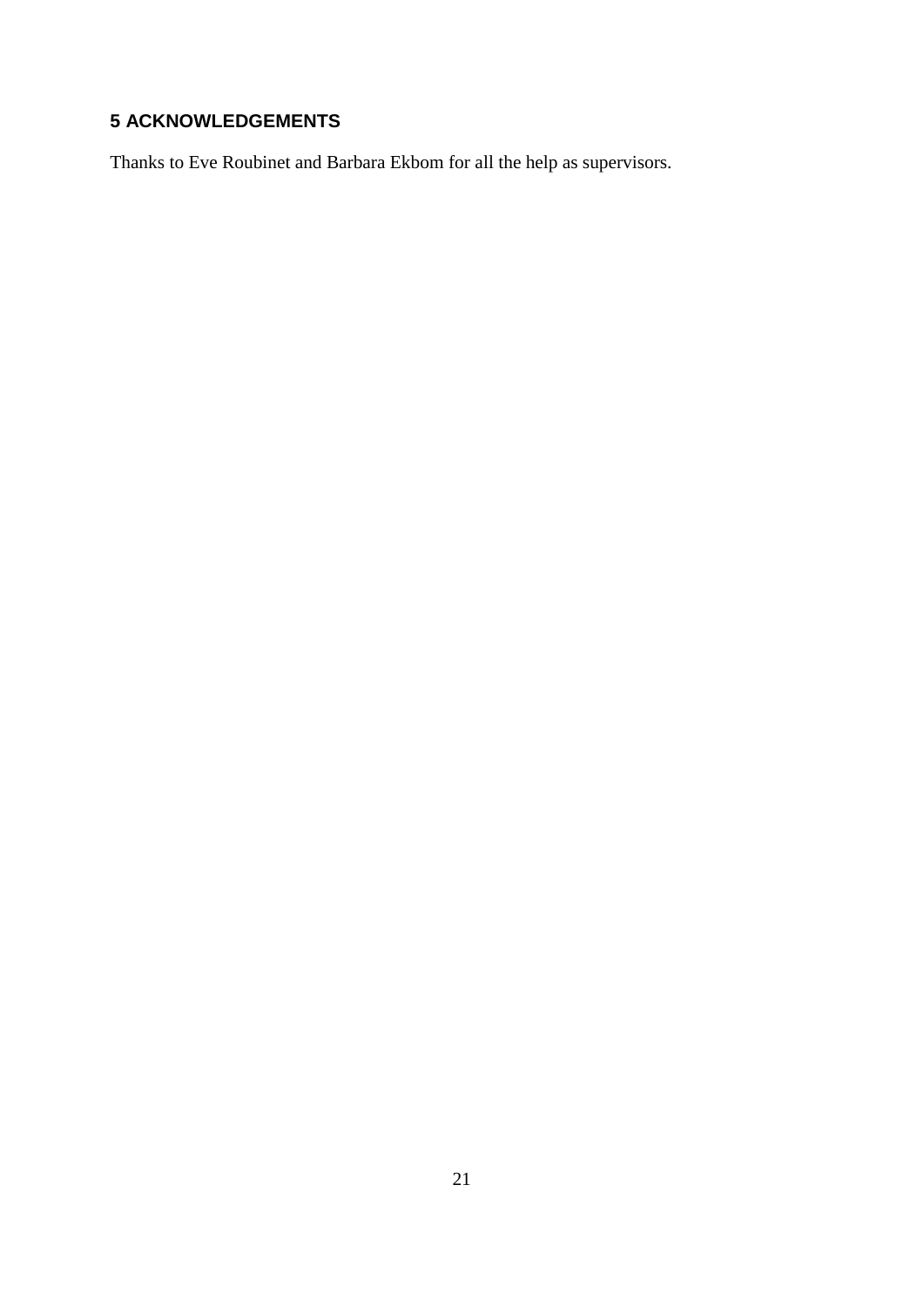# <span id="page-26-0"></span>**6 REFERENCES**

# <span id="page-26-1"></span>**6.1 Written Sources**

Abrol, D. P. (Ed) (2012). *Integrated pest management: principles and practice*. Wallingford, Oxfordshire: CAB Internat. ISBN 978-1-84593-808-6.

Anderbrant, O. (2015). *Rapport – Analys av majsmott.* Lund. Lunds Universitet. (Dnr 4.4.17- 1521/15).

Anderbrant, O. (2016). *Rapport – Analys av majsmott.* Lund. Lunds Universitet. (Dnr 4.4.17- 1597/16).

Andreadis , T.G. (1988). Management of first generation European corn borer, Ostrinia nubilalis, in early season, fresh market sweet corn in Connecticut. *Journal of Agricultural Entomology*, 1988, Vol.5 (3), pp.153-159

Bethenod, M.-T., Thomas, Y., Rousset, F., Frérot, B., Pélozuelo, L., Genestier, G. & Bourguet, D. (2005). Genetic isolation between two sympatric host plant races of the European corn borer, *Ostrinia nubilalis Hubner*. II: assortative mating and host-plant preferences for oviposition. *Heredity*, 94(2), pp 264–270.

Blandino, M., Scarpino, V., Vanara, F., Sulyok, M., Krska, R. & Reyneri, A. (2015). Role of the European corn borer (*Ostrinia nubilalis*) on contamination of maize with 13 Fusarium mycotoxins. *Food Additives & Contaminants. Part A, Chemistry, Analysis, Control, Exposure & Risk Assessment*, 32(4), pp 533–543.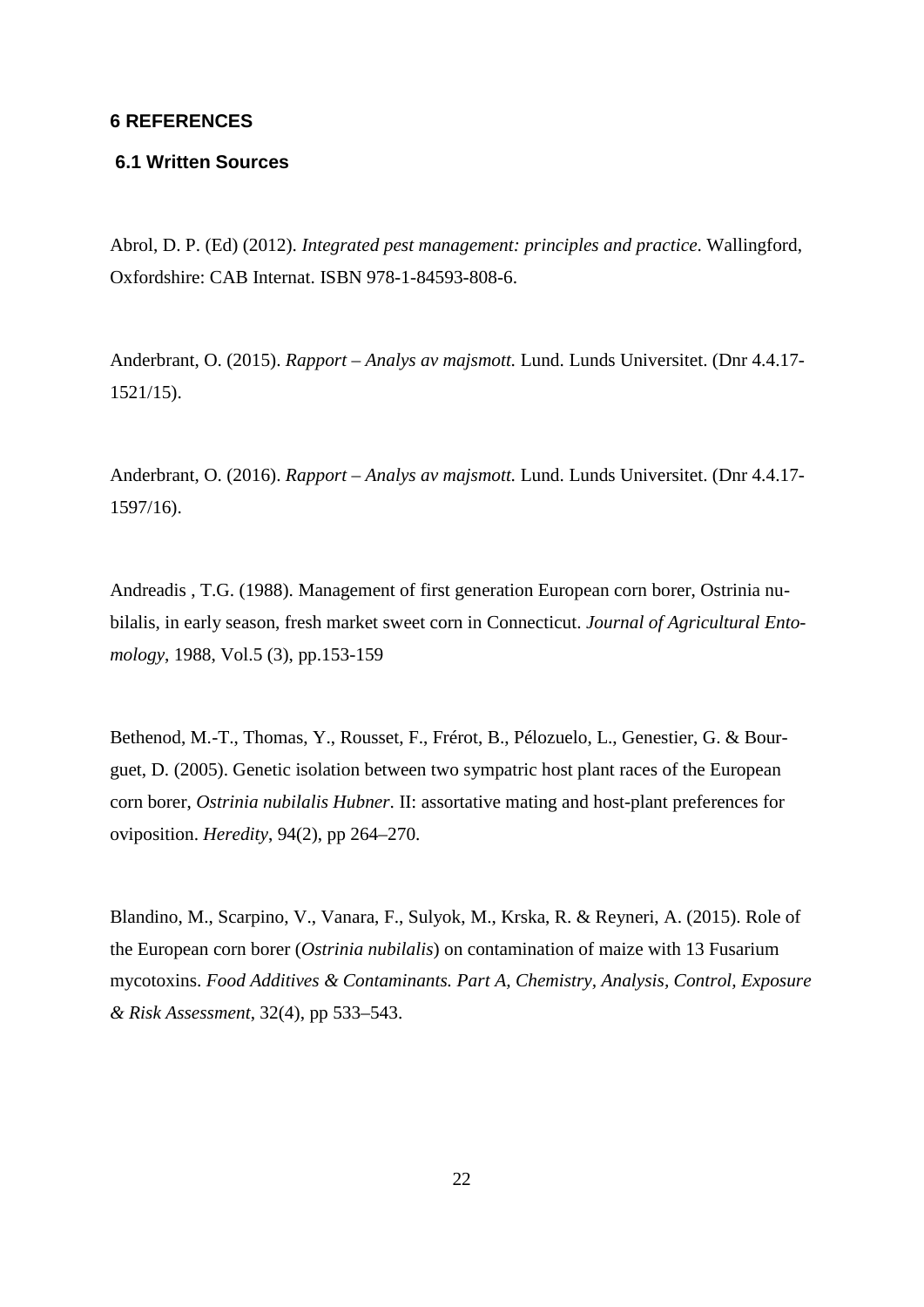Bohn, M. O., Kreps, R. C., Klein, D. & Melchinger, A. E. (1999). Damage and grain yield losses caused by European corn borer (Lepidoptera. *Journal of Economic Entomology*, 92(3), pp 723–731.

Brindley, T. A. & Dicke, F. F. (1963). Significant Developments in European Corn Borer Research. *Annual Review of Entomology*, 8(1), pp 155–176.

Capinera, J. L. (2014). *European corn borer - Ostrinia nubilalis (Hubner)*. [online]. Available from: http://entnemdept.ufl.edu/creatures/field/e\_corn\_borer.htm. [Accessed 2016-08-02].

Darby, H., & J. Lauer. (2000). *[Critical Stages in the Life of a Corn Plant](http://corn.agronomy.wisc.edu/Management/pdfs/CriticalStages.pdf)*. UW Crop Scouting Manual. UWEX Publications, Madison, WI.

Gelman, D. B. & Hayes, D. K. (1980). Physical and biochemical factors affecting diapause in insects; especially in the European corn borer, *Ostrinia nubilalis:* a review. *Physiological Entomology*, 5(4), pp 367–383.

Hawkins, B. A. & Cornell, H. V. (Eds) (1999). *Theoretical Approaches to Biological Control* [online]. Cambridge: Cambridge University Press. Available from: http://ebooks.cambridge.org/ref/id/CBO9780511542077. [Accessed 2016-09-15].

Hill, D. S. (1986). *Agricultural insect pests of temperate regions and their control*. Cambridge. Cambridge University Press, pp 409

Hillocks, R. J. (2012). Farming with fewer pesticides: EU pesticide review and resulting challenges for UK agriculture. *Crop Protection*, 31(1), pp 85–93.

Indoxacarb. (2016). *Steward® WG Insectide.* Available from: . [2016-08-07].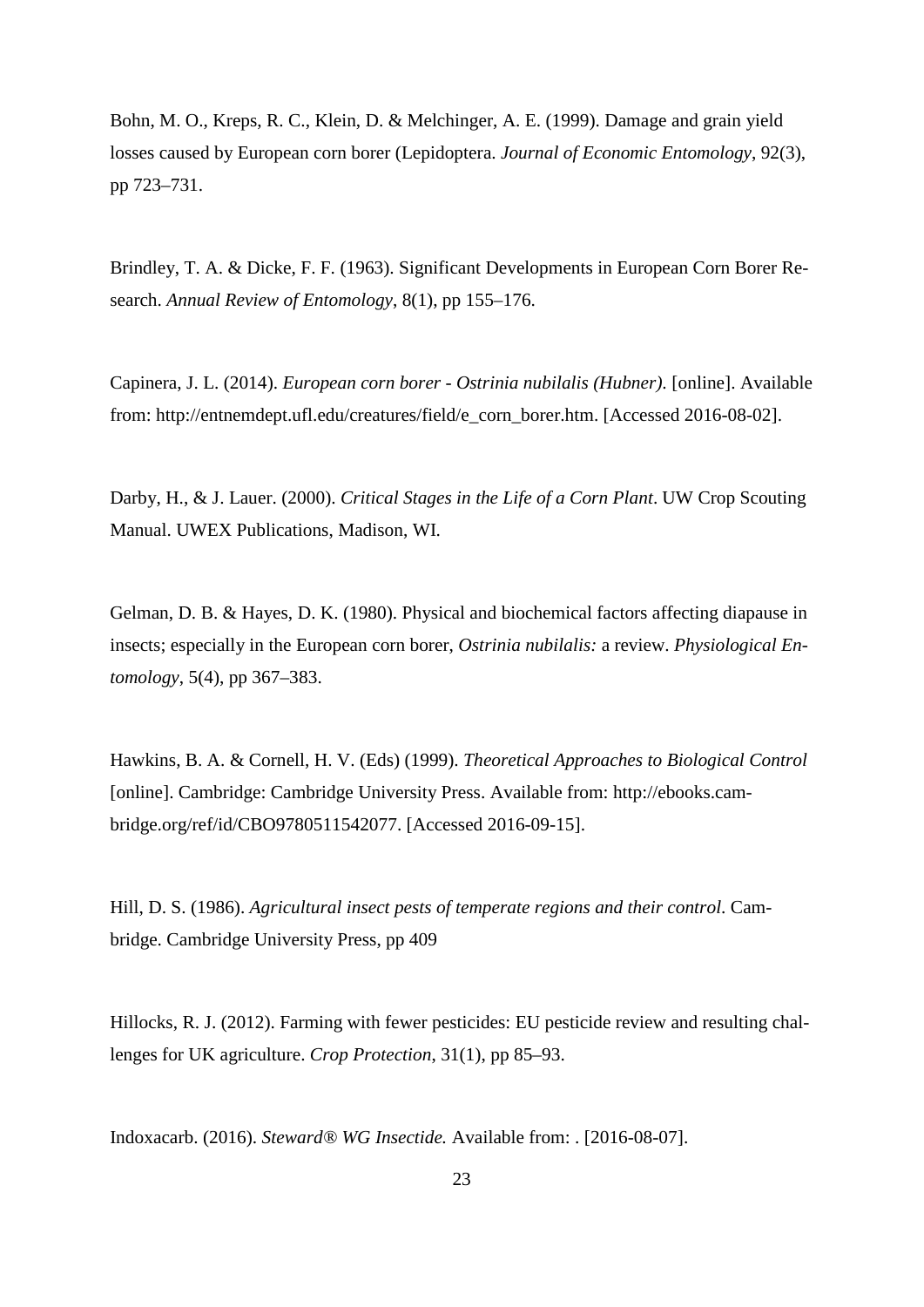Jordbruksaktuellt (2008). Majs sprider risken. *Jordbruksaktuellt* [online],. Available from: http://www.ja.se/artikel/29016/majs-sprider-risken-.html. [Accessed 2016-09-05].

Jordbruksverket. *Ensilering av majs*. [online] (2014-12-11). Available from: http://www.jordbruksverket.se/amnesomraden/odling/jordbruksgrodor/majs/ensilering.4.510b667f12d3729f91d80003044.html. [Accessed 2016-08-14].

Jordbruksverket (2016A). *Jordbruksverkets statistikdatabas*. [online] (Åkerarealens användning efter län/riket och gröda.). Available from: http://statistik.sjv.se/PXWeb/pxweb/sv/Jordbruksverkets%20statistikdatabas/Jordbruksverkets%20statistikdatabas\_\_Arealer/JO0104B1.px/table/tableViewLayout1/?rxid=5adf4929-f548-4f27-9bc9- 78e127837625. [Accessed 2016-08-14].

Jordbruksverket (2016B). *Majs*. [online] (Jordbruksgröda,Majs). Available from: http://www.jordbruksverket.se/amnesomraden/odling/jordbruksgrodor/majs.4.68335efe13fa0151863c6b.html. [Accessed 2016-08-14].

Jordbruksverket (2015). *Sorter för majsodling*. [online] Available from: https://www.jordbruksverket.se/amnesomraden/odling/jordbruksgrodor/majs/sorter.4.32b12c7f12940112a7c800038372.html. [Accessed 2016-09-15].

Kelker, D. H., Lee, D. A. & Spence, J. R. (1990). *Use of standard temperature thresholds and phenological prediction for the European Corn Borer (Ostrinia Nubilalis Hubner) in Alberta*. The Canadian Entomologist, 122(6), pp 1247–1258.

Kemikalieinspektionen. (2016)*. Utvidgat användningsområde*. [online]. Available from: [http://webapps.kemi.se/BkmRegistret/Kemi.Spider.Web.External/Beslut/Details?beslu](http://webapps.kemi.se/BkmRegistret/Kemi.Spider.Web.External/Beslut/Details?beslutId=15219&objekttypId=7)[tId=15219&objekttypId=7.](http://webapps.kemi.se/BkmRegistret/Kemi.Spider.Web.External/Beslut/Details?beslutId=15219&objekttypId=7) [2016-08-07].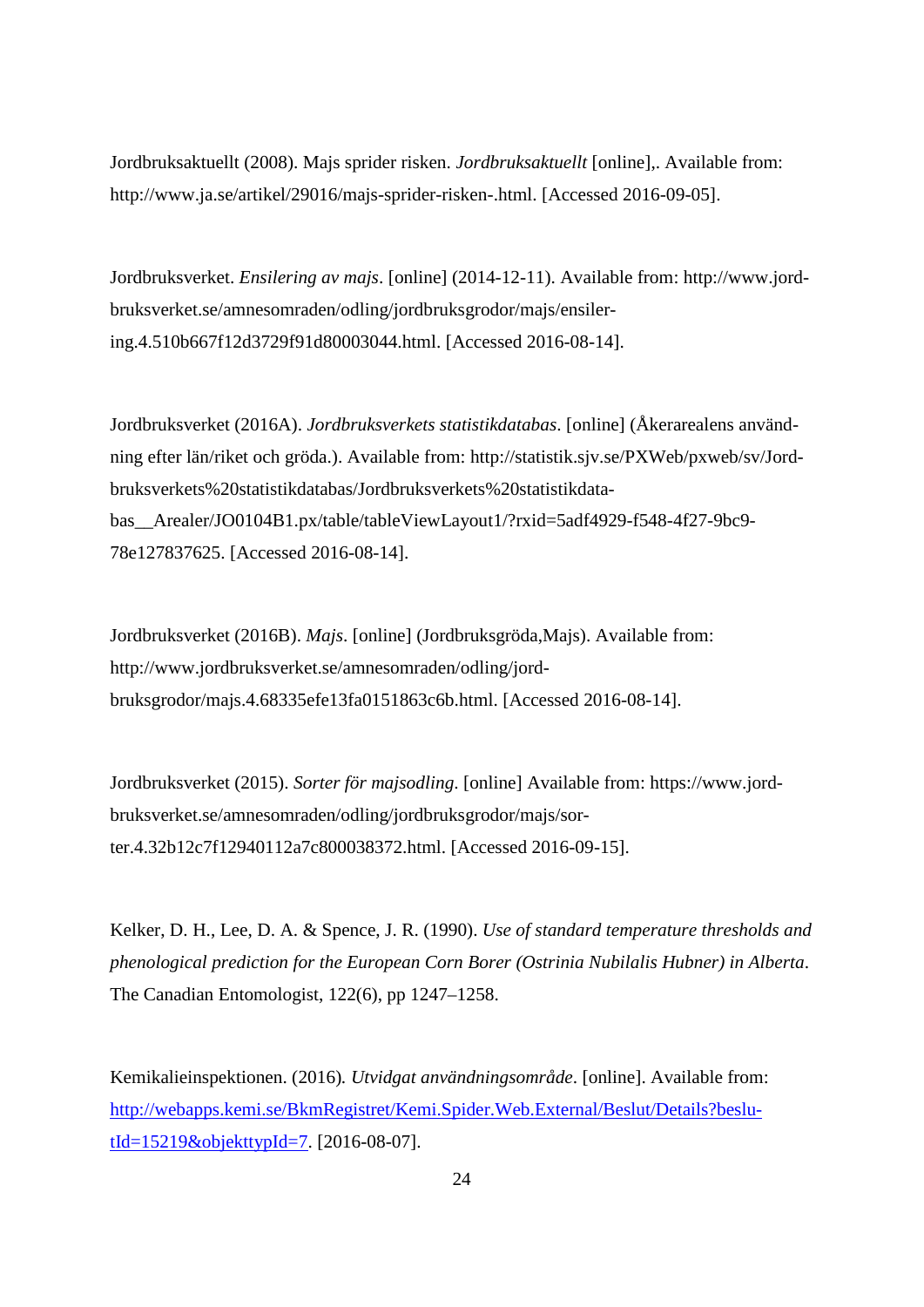Kjellström, E. & institut, S. meteorologiska och hydrologiska (2014). *Uppdatering av det klimatvetenskapliga kunskapsläget* [online]. SMHI.

Klein, A.-M., Vaissière, B. E., Cane, J. H., Steffan-Dewenter, I., Cunningham, S. A., Kremen, C. & Tscharntke, T. (2007). Importance of pollinators in changing landscapes for world crops. *Proceedings of the Royal Society of London B: Biological Sciences*, 274(1608), pp 303–313.

Klun, J. A., Chapman, O. L., Mattes, K. C., Wojtkowski, P. W., Beroza, M. & Sonnet, P. E. (1973). *Insect sex pheromones: minor amount of opposite geometrical isomer critical to attraction.* Science (New York, N.Y.), 181 (4100), pp 661–663.

Lobell, D. B. & Field, C. B. (2007). Global scale climate–crop yield relationships and the impacts of recent warming. *Environmental Research Letters*, 2(1), p 14002.

Martin, S. A., Darrah, L. L. & Hibbard, B. E. (2004). Divergent Selection for Rind Penetrometer Resistance and Its Effects on European Corn Borer Damage and Stalk Traits in Corn. *Crop Science*, 44(3), p 711.

Mason, C.E., Rice, M.E., Calvin, D.D., Van Duyn, J.W., Showers, W.B., Hutchinson, W.D., Witkowski, J.F., Higgins, R.A., Onstad, D.W. & Dively, G.P. (1996). *European corn borer ecology and management.* North Central Region Ext. Publ. 327, Iowa State University, Ames., 57 pp.

Masip, G., Sabalza, M., Pérez-Massot, E., Banakar, R., Cebrian, D., Twyman, R. M., Capell, T., Albajes, R. & Christou, P. (2013). Paradoxical EU agricultural policies on genetically engineered crops. *Trends in Plant Science*, 18(6), pp 312–324.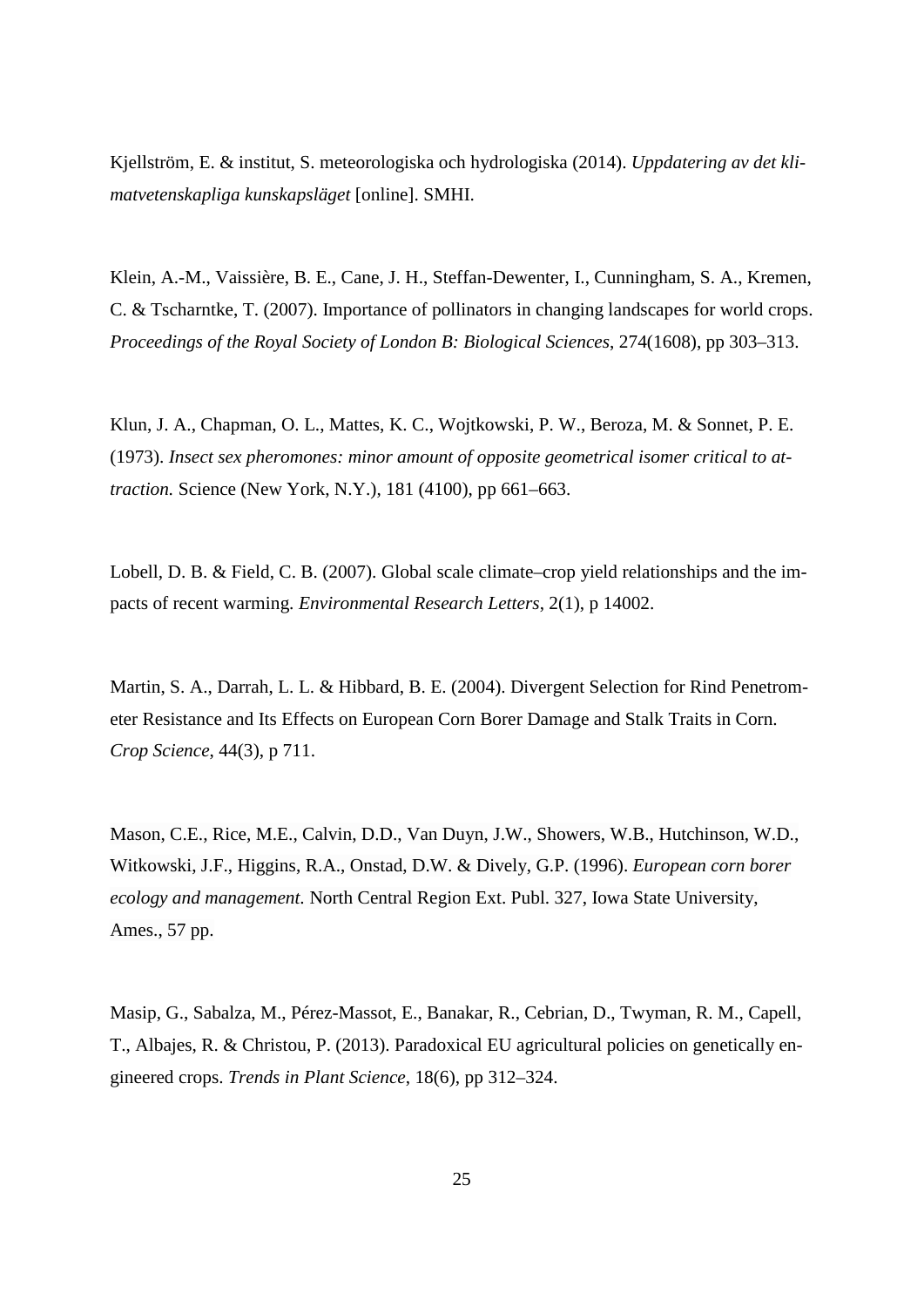Meissle, M., Mouron, P., Musa, T., Bigler, F., Pons, X., Vasileiadis, V. P., Otto, S., Antichi, D., Kiss, J., Pálinkás, Z., Dorner, Z., Van Der Weide, R., Groten, J., Czembor, E., Adamczyk, J., Thibord, J.-B., Melander, B., Nielsen, G. C., Poulsen, R. T., Zimmermann, O., Verschwele, A. & Oldenburg, E. (2010). *Pests, pesticide use and alternative options in European maize production: current status and future prospects*. Journal of Applied Entomology, 134(5), pp 357–375.

Milne, A. E., Bell, J. R., Hutchison, W. D., Bosch, F. van den, Mitchell, P. D., Crowder, D., Parnell, S. & Whitmore, A. P. (2015). The Effect of Farmers' Decisions on Pest Control with *Bt* Crops: A Billion Dollar Game of Strategy. *PLOS Comput Biol*, 11(12), p e1004483.

Mutuura, A. & Munroe, E. (1970). Taxonomy and Distribution of the European Corn Borer and Allied Species: Genus Ostrinia (Lepidoptera: Pyralidae). *The Memoirs of the Entomological Society of Canada*, 102(S71), pp 1–112.

US National corn growers' association. *World of Corn*. [online] (US National Corn Growers Association). Available from: http://www.ncga.com/worldofcorn. [Accessed 2016-08-14].

Obopile, M., Hammond, R. B. & Thomison, P. R. (2012). Maize–planting date interaction and effect of *Bt* maize on European corn borer *(Ostrinia nubilalis (Hubner) (Coleoptera: Crambidae)* damage. *South African Journal of Plant and Soil,* 29(2), pp 109–115.

Pablo, V., Pedro, R., Ana, B., Bernando, O., Amando, O. & Rosa, A. M. (2002). Ear damage of sweet corn inbreeds and their hybrids under multiple corn borer infestation. *Crop Science.42(3)*, 2002, pp 724–729.

Peel, M. C., Finlayson, B. L. & McMahon, T. A. (2007). Updated world map of the Köppen-Geiger climate classification. *Hydrol. Earth Syst. Sci.*, 11(5), pp 1633–1644.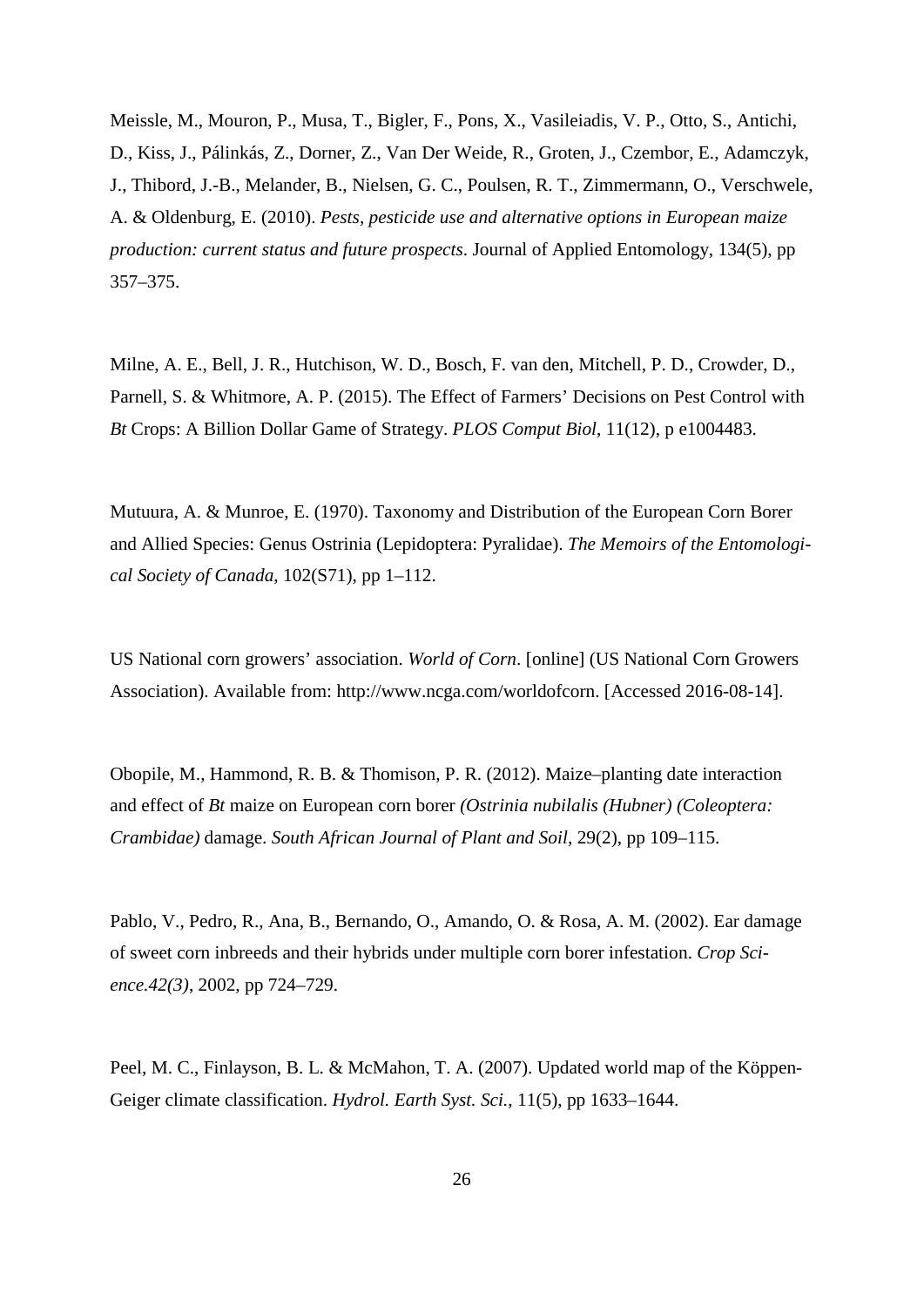Ponsard, S., Bethenod, M.-T., Bontemps, A., Pélozuelo, L., Souqual, M.-C. & Bourguet, D. (2004). Carbon stable isotopes: a tool for studying the mating, oviposition, and spatial distribution of races of European corn borer, *Ostrinia nubilalis*, among host plants in the field. *Canadian Journal of Zoology*, 82(7), pp 1177–1185.

Porter, J. H., Parry, M. L. & Carter, T. R. (1991). The potential effects of climatic change on agricultural insect pests*. Agricultural and Forest Meteorology*, 57(1–3), pp 221–240.

Pimentel, D. (2009). Pesticides and Pest Control. In: Peshin, D. R. & Dhawan, A. K. (Eds) *Integrated Pest Management: Innovation-Development Process*. pp 83–87. Springer Netherlands. ISBN 978-1-4020-8991-6.

Razinger, J., Vasileiadis, V. P., Giraud, M., van Dijk, W., Modic, Š., Sattin, M. & Urek, G. (2016). On-farm evaluation of inundative biological control of *Ostrinia nubilalis* (Lepidoptera: Crambidae) by *Trichogramma brassicae* (Hymenoptera: *Trichogrammatidae*) in three European maize-producing regions. *Pest Management Science*, 72(2), pp 246–254.

Ritchie, S. W. and J. J. Hanway. 1982*. How a corn plant develops*. Iowa State University of Science and Technology Cooperative Extension Service Special Report 48.

Roelofs, W. L., Du, J. W., Tang, X. H., Robbins, P. S. & Eckenrode, C. J. (1985). Three European corn borer populations in New York based on sex pheromones and voltinism*. Journal of Chemical Ecology*, 11(7), pp 829–836.

Romeis, J., Shelton, A. M., & Kennedy, G. G. (Eds) *Integration of Insect-Resistant Genetically Modified Crops within IPM Programs*. pp 1–26. Springer Netherlands. (5). ISBN 978- 1-4020-8372-3.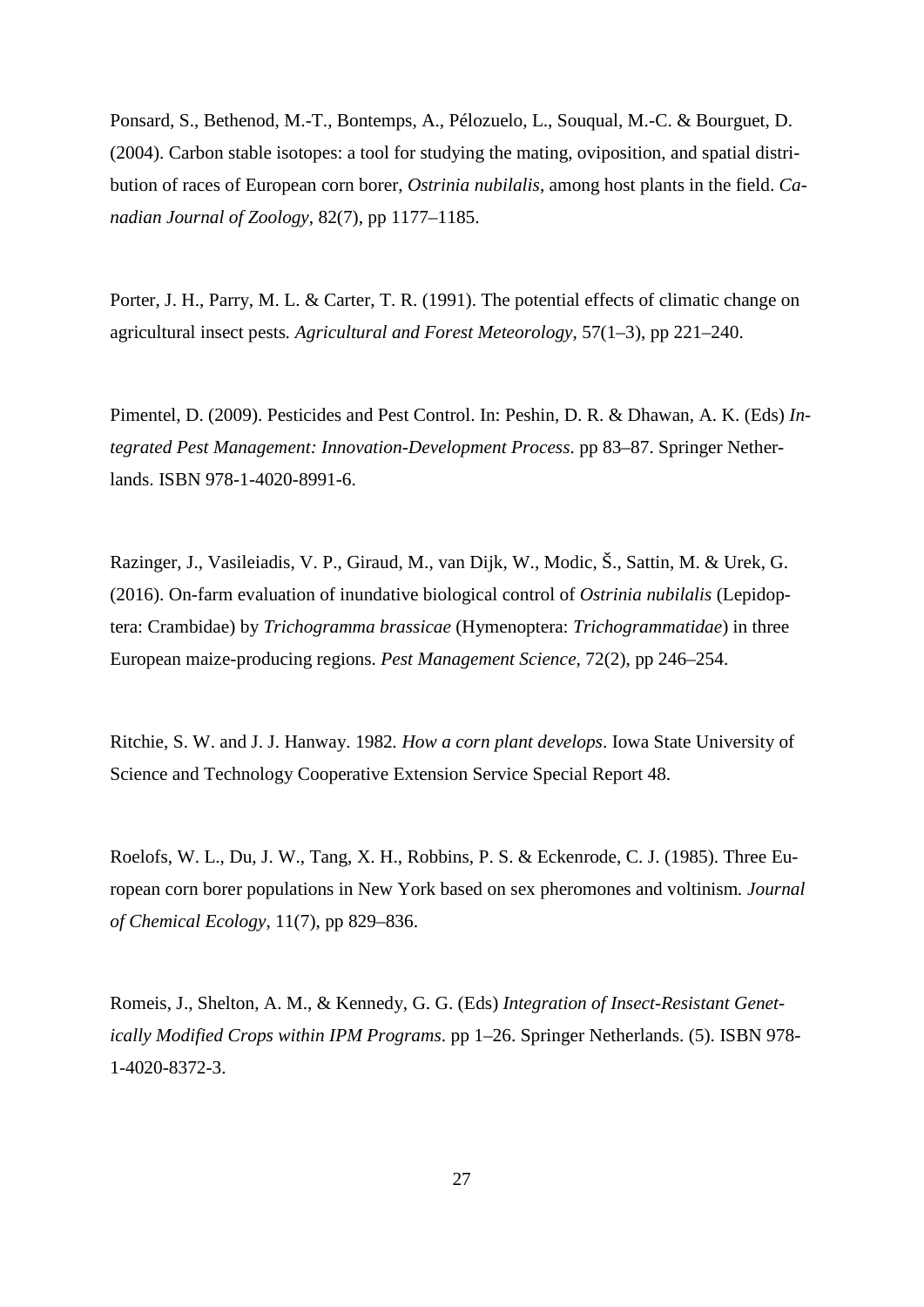Scarpino, V., Reyneri, A., Vanara, F., Scopel, C., Causin, R. & Blandino, M. (2015). Relationship between European Corn Borer injury, *Fusarium proliferatum* and *F. subglutinans* infection and moniliformin contamination in maize. *Field Crops Research*, 183, pp 69–78.

Sobek, E. A. & Munkvold, G. P. (1999). European Corn Borer *(Lepidoptera: Pyralidae)* Larvae as Vectors of *Fusarium moniliforme,* Causing Kernel Rot and Symptomless Infection of Maize Kernels. *Journal of Economic Entomology*, 92(3), pp 503–509.

Stuthman, D. D., Leonard, K. J. & Miller **Canadian Control Control Catalogue** - Garvin, J. (200 sistance to Disease. In: Agronomy, B.-A. in (Ed) pp 319–367. Academic Press.

Willmot, D. B., Hibbard, B. E., Barry, B., Antonio, A. Q. & Darrah, L. L. (2005). Registration of Mo48 and Mo49 Maize Germplasm Lines with Resistance to European Corn Borer. *Crop Science*, 45(1), p 426.

# <span id="page-32-0"></span>**6.2 Personal Communication**

Swedish Plant Protection Agency, (Växtskyddscentralen), July 2016

#### <span id="page-32-1"></span>**6.3 Pictures and Figures**

Figure 1: Gustafsson, Oskar. (2016) *Area of corn production (ha) in Sweden based on numbers from Swedish Department of Agriculture*.

Figure 2: Iowa state University (1996). *how a corn plant develops - Google Search*. [online] Available from: https://www.google.se/search?q=how+a+corn+plant+develops&client=firefox-b-ab&source=lnms&tbm=isch&sa=X&ved=0ahUKEwj60Pezu5HPAh-WiDpoKHSV8BD0Q\_AUICCgB&biw=1920&bih=762#imgrc=6Cxa--AzY7UwUM%3A. [Accessed 2016-09-15].

Figure 3: Gustafsson, Oskar. (2016) *Lifecycle of European corn borer in Sweden, an estimation based on scouting in Sweden by Swedish Plant Protection Agency*